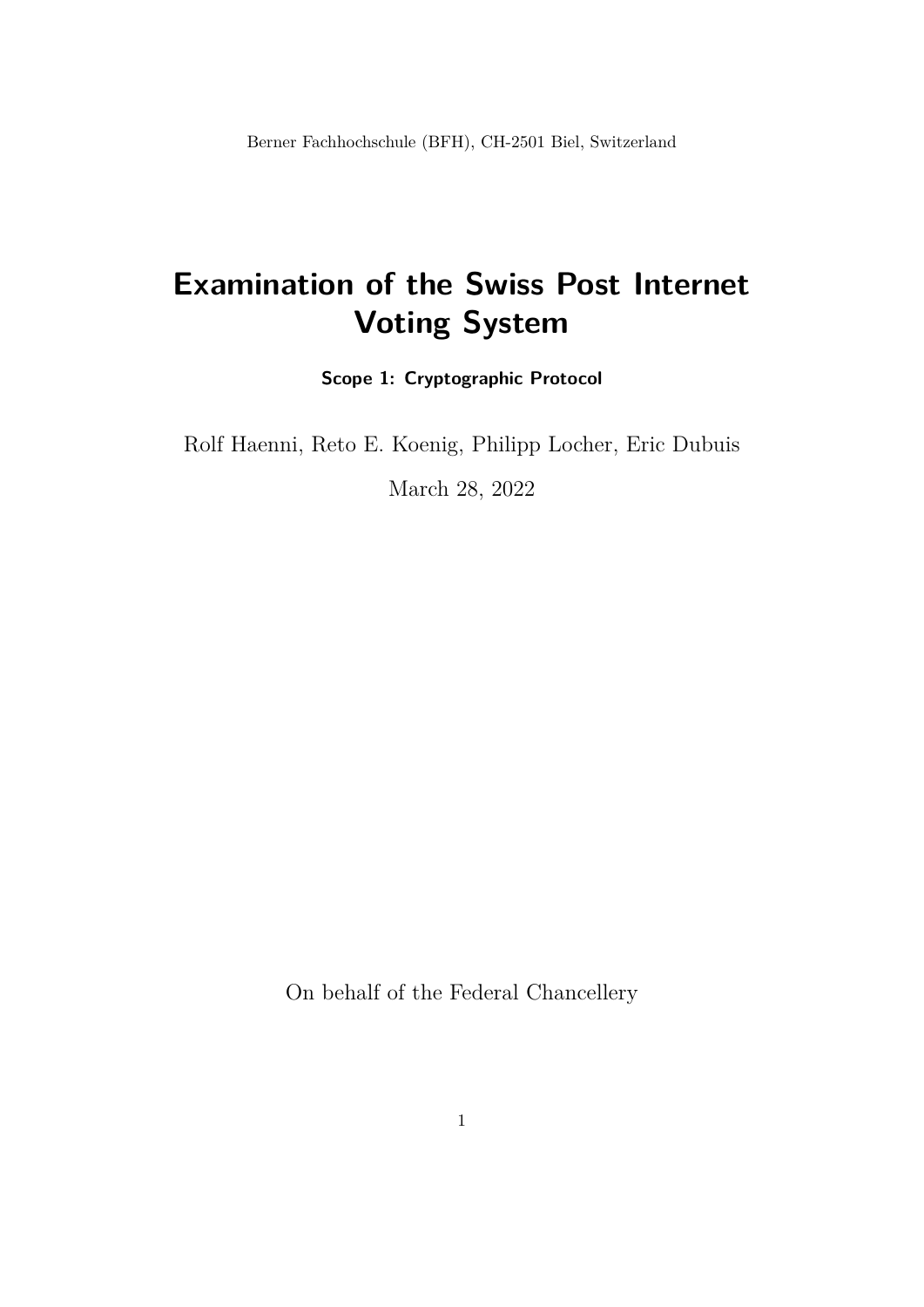## **Revision History**

| Revision Date | Description                                                              |
|---------------|--------------------------------------------------------------------------|
| 0.1           | 12.07.2021 Document initialization.                                      |
| 0.2           | 13.08.2021 Interim report submitted to Federal Chancellery.              |
| 0.3           | 28.11.2021 Draft submitted to Federal Chancellery.                       |
| 1.0           | 28.03.2022 Final version submitted to Federal Chancellery. Some clarifi- |
|               | cations added after receiving feedback from the Federal Chan-            |
|               | cellery and from Swiss Post. Minor textual improvements.                 |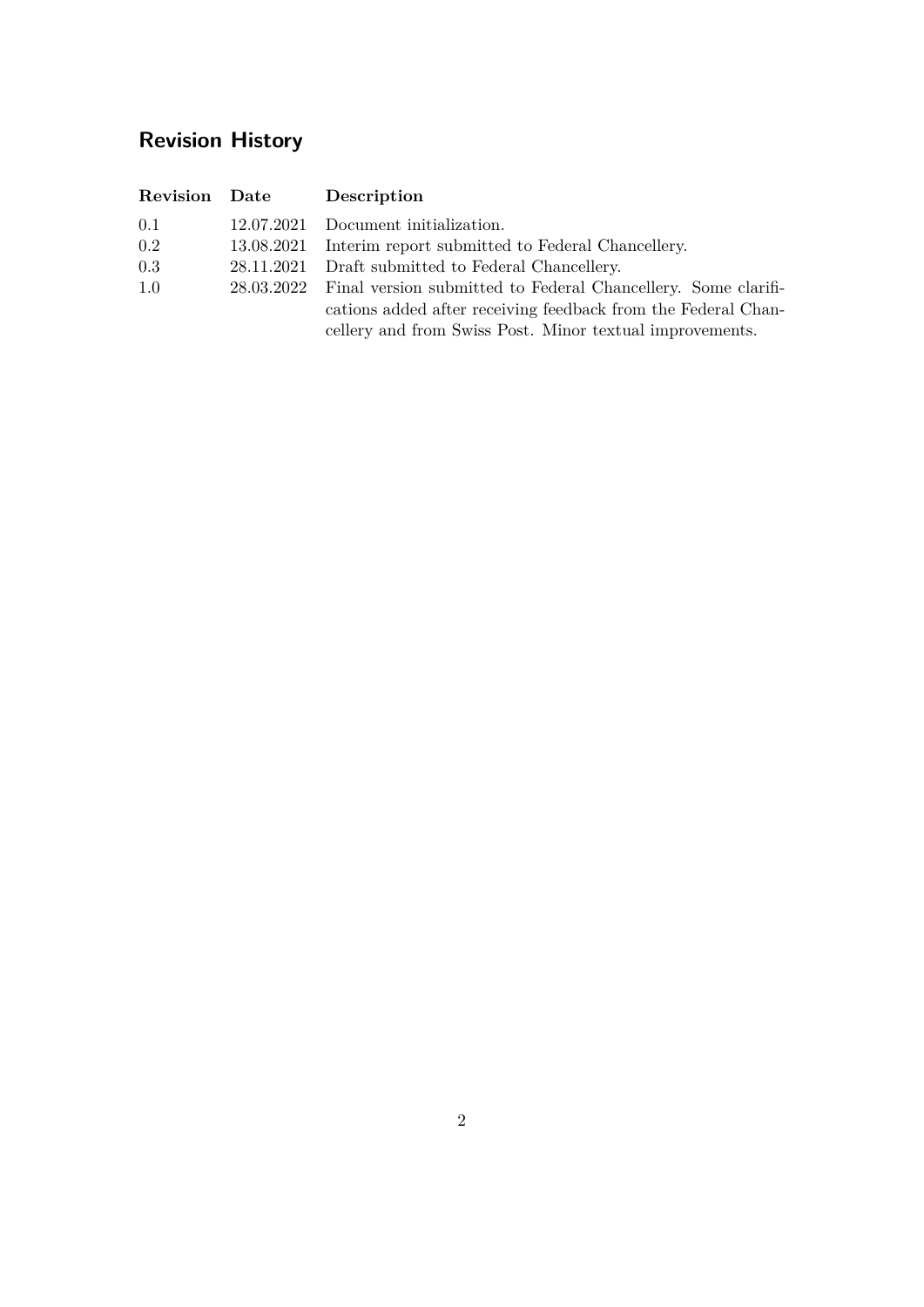## **Contents**

|              | <b>Management Summary</b>                                  | $\boldsymbol{\vartriangle}$ |
|--------------|------------------------------------------------------------|-----------------------------|
|              | Introduction<br>1.2                                        | 6<br>6<br>7                 |
| $\mathbf{2}$ | Critical Findings<br>2.1<br>22<br>2.3<br>2.4<br>2.5<br>2.6 | 8                           |
|              | <b>Systematic Analysis</b>                                 | 24                          |
|              | 4 Minor Issues and Typos                                   | 29                          |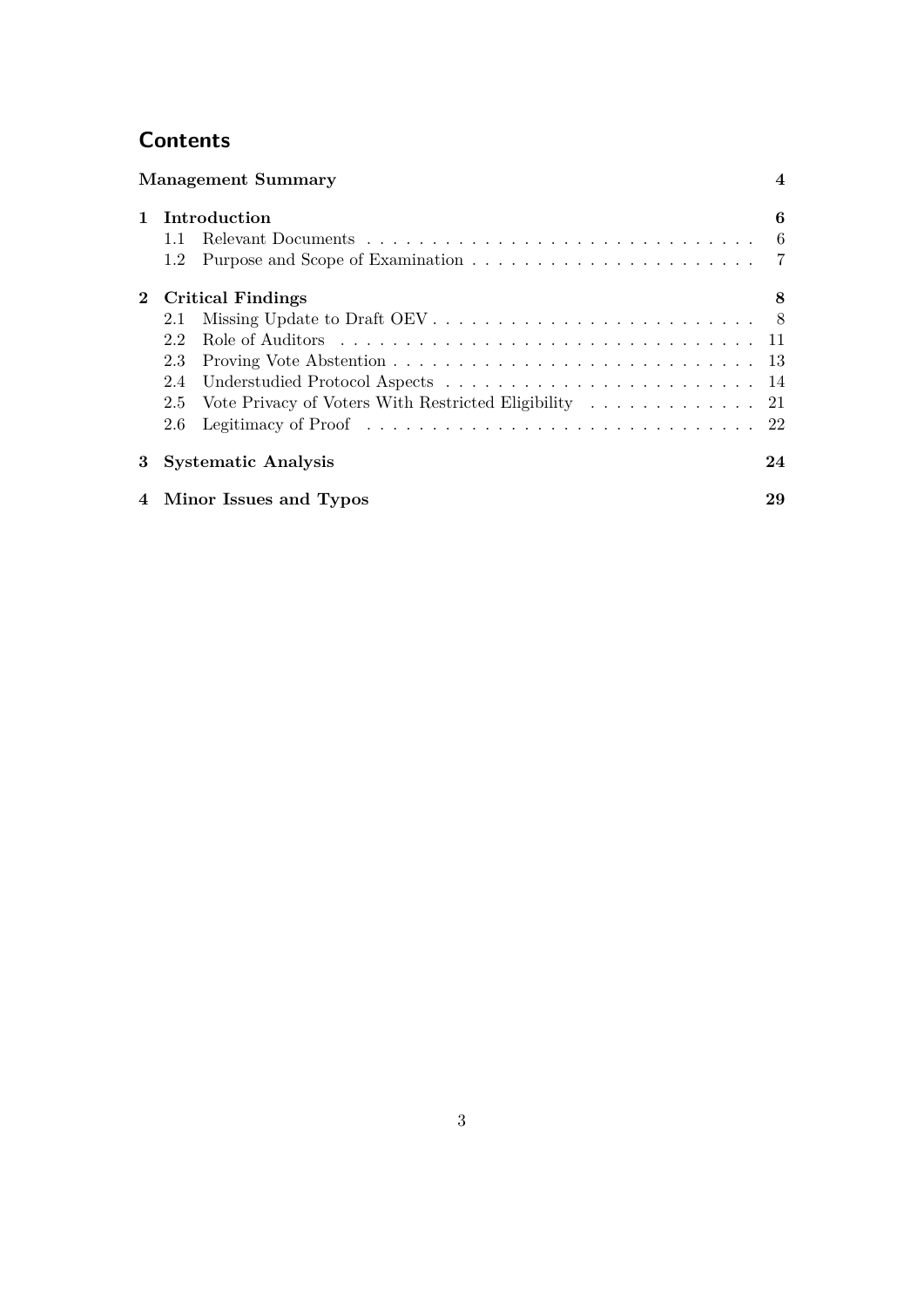### <span id="page-3-0"></span>**Management Summary**

In our assessment of the Swiss Post e-voting protocol, we observed that many improvements have been made compared to earlier versions. The protocol as such is still relatively complex and difficult to understand, but the current presentation in the available public documents has been improved substantially. There are also many issues that have been reported to the Swiss Post at earlier occasions, which have now been addressed on the current version. Generally, we can confirm that the development process of the cryptographic protocol points into the right direction. The assessment process itself benefits from the fact that the whole system is now owned and managed by Swiss Post, which greatly simplifies the communication between the experts and the product owner. We also support the decision of publishing all relevant documents at regular intervals.

We can also confirm that the process of involving an international group of e-voting experts at a much earlier stage has been very beneficial. Collectively, the findings listed in this report and the issues reported by the other experts represent a great source for further improvements. Implementing these improvements as early as possible will help to greatly reduce the chance of making further unexpected discoveries along with negative publicity, as it happened for example in the aftermath of the public intrusion test conducted in 2019. The decision to involve experts in assessing the protocol is therefore also an important measure for establishing and consolidating public trust.

Some of the findings listed in this report are issues that should be addressed before using the protocol in real elections. A particular concern is the vote privacy problem that results from the proposed way of processing the ballots from voters with restricted eligibility. The fact that only a minority of voters is affected does not diminish the problem, on the contrary, it accentuates the problem. The resulting privacy impact is particularly critical, because vote secrecy is broken as part of the final public result, i.e., without an adversary conducting an actual attack. We propose a better solution, in which the cause of this problem is completely eliminated.

Many of the other findings are in areas of the current specification document that are clearly not yet sufficiently concise. This includes a number of underspecified aspects of the cryptographic protocol, which offer too much room for interpretation and therefore may lead to the introduction of unexpected security problems later in the development process. Improving these areas of the document is straightforward in most cases, but we see it as a mandatory step that cannot be postponed.

As a general impression at the end of our assessment, it appears that the protocol and the available specification document have not yet reached the necessary maturity level that one would expect to see at this stage of the process. The most obvious example underlining this impression are the outdated references to the current OEV, which differs from the relevant draft OEV in some important points. This creates a number of inconsistencies, for example with respect to the roles and communication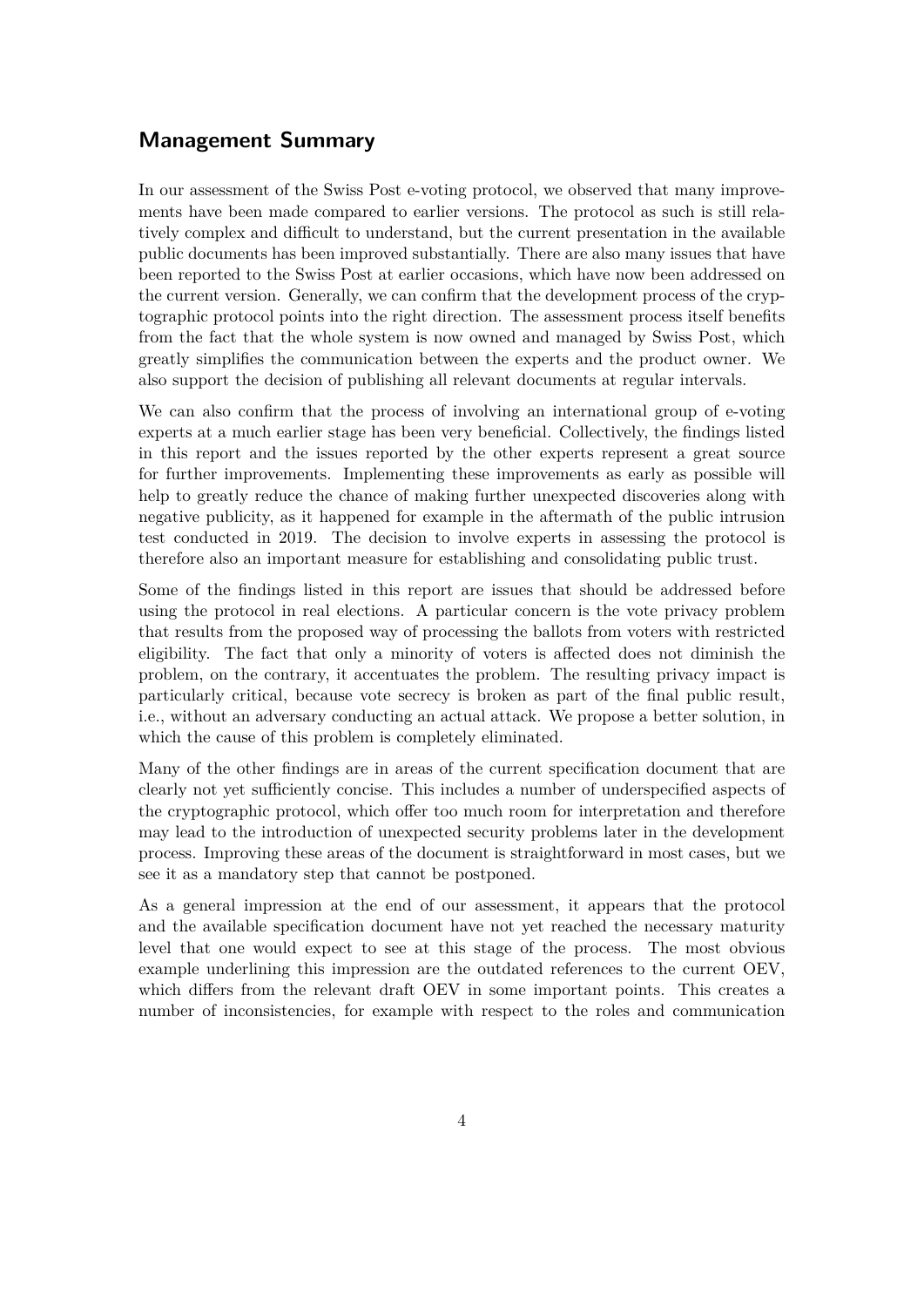abilities of the involved parties. Such problems are at the same time unnecessary and unacceptable, given the importance of the topic.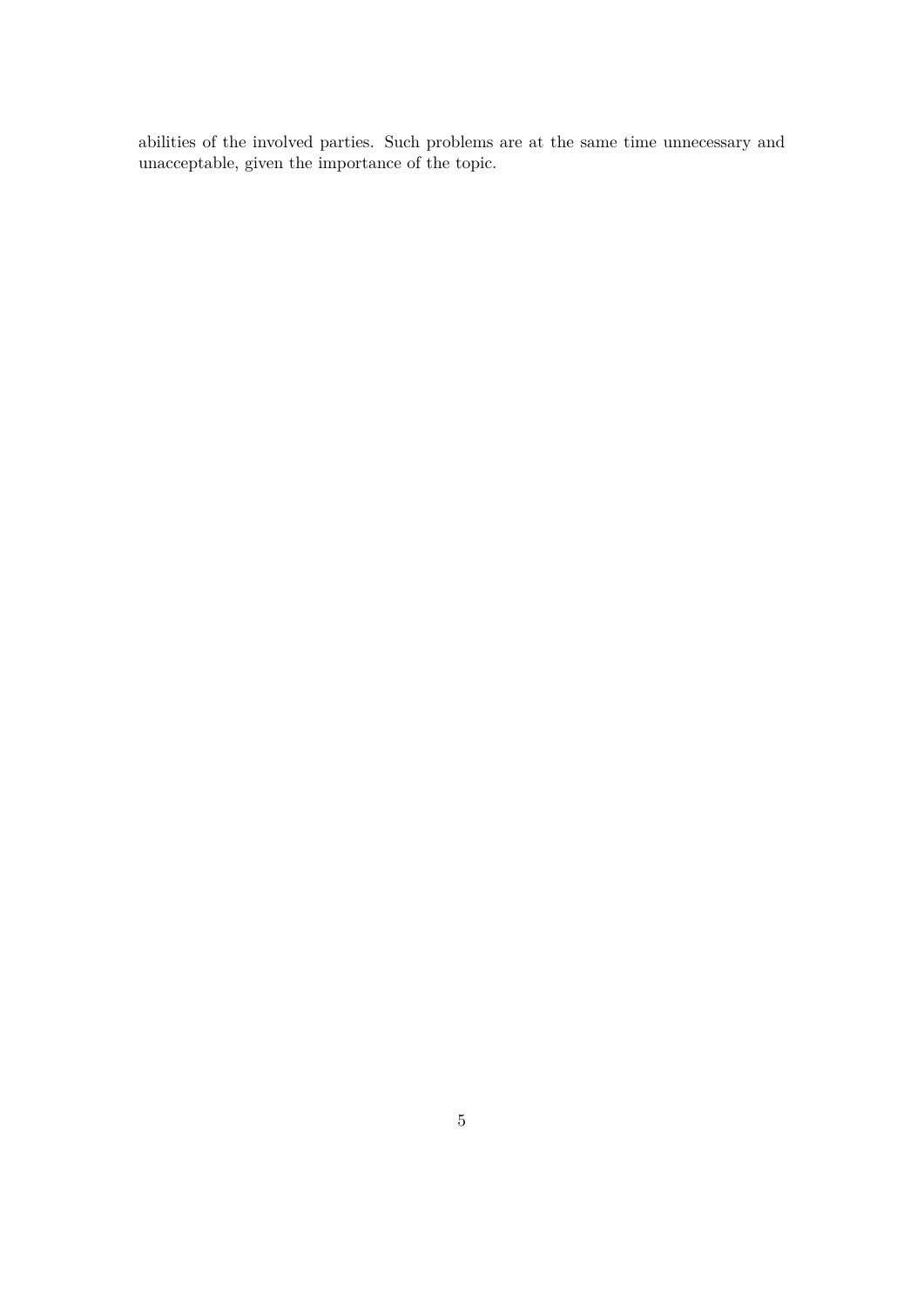## <span id="page-5-0"></span>**1 Introduction**

This examination report lists the findings of our assessment of the Swiss Post e-voting protocol. We have been assigned with this task by the Federal Chancellery in June 2021 for a period of 6 months. While parts of this document have been given to the Federal Chancellery as an interim report on August 13, a draft of the full document has been released on November 26. The feedback that we received from both the Federal Chancellery and the Swiss Post allowed us to finalize the document. The content of this document has been worked out jointly by the listed authors from the Bern University of Sciences and independently of any other group of people. During our mission, we have been in loose contact with both the Federal Chancellery and the Swiss Post, mainly for obtaining clarifying information on certain topics.

#### <span id="page-5-1"></span>**1.1 Relevant Documents**

To conduct our assessment, we received two documents from the Federal Chancellery and one document from the Swiss Post Ldt. The legal ordinance from the Federal Chancellery and its annex are accompanied by an explanatory report, which contains additional clarifying information. The Swiss Post protocol specification is largely selfexplanatory, but it contains some links to further documents available on their website.<sup>1</sup> We are aware of the contents of these documents, but we will not refer to them in our report. The relevant documents for this report are therefore the following:

- [DraftOEV] *Federal Chancellery Ordinance on Electronic Voting*, Federal Chancellery FCh, Draft of April 28, 2021 (with Annex on Technical and Administrative Requirements for Electronic Voting).
- [ExpRep] *Partial Revision of the Ordinance on Political Rights and Total Revision of the Federal Chancellery Ordinance on Electronic Voting (Redesign of Trials) – Explanatory Report for Consultation*, Federal Chancellery FCh, April 28, 2021.
- [ProtSpec] *Protocol of the Swiss Post Voting System Computational Proof of Complete Verifiability and Privacy*, Version 0.9.10, Swiss Post Ltd., June 25, 2021.

During the writing of this report, [DraftOEV] went through a public consultation process. According to a press release on December 10, 2021, the Federal Council has decided to finalize and publish the new ordinance in mid-2022. Given the large amount of responses to the consultation, the final documents are likely to contain some changes.

To emphasize its state as a non-final document, we refer to it as "draft OEV" (as opposed to "current OEV", which we will sometimes use to refer to the current ordinance from 2018). For understanding the requirements defined in [DraftOEV] and [ExpRep] as precisely as possible, we have mainly looked at the official document versions in German.

<sup>&</sup>lt;sup>1</sup>See <https://evoting-community.post.ch/en/community-programme>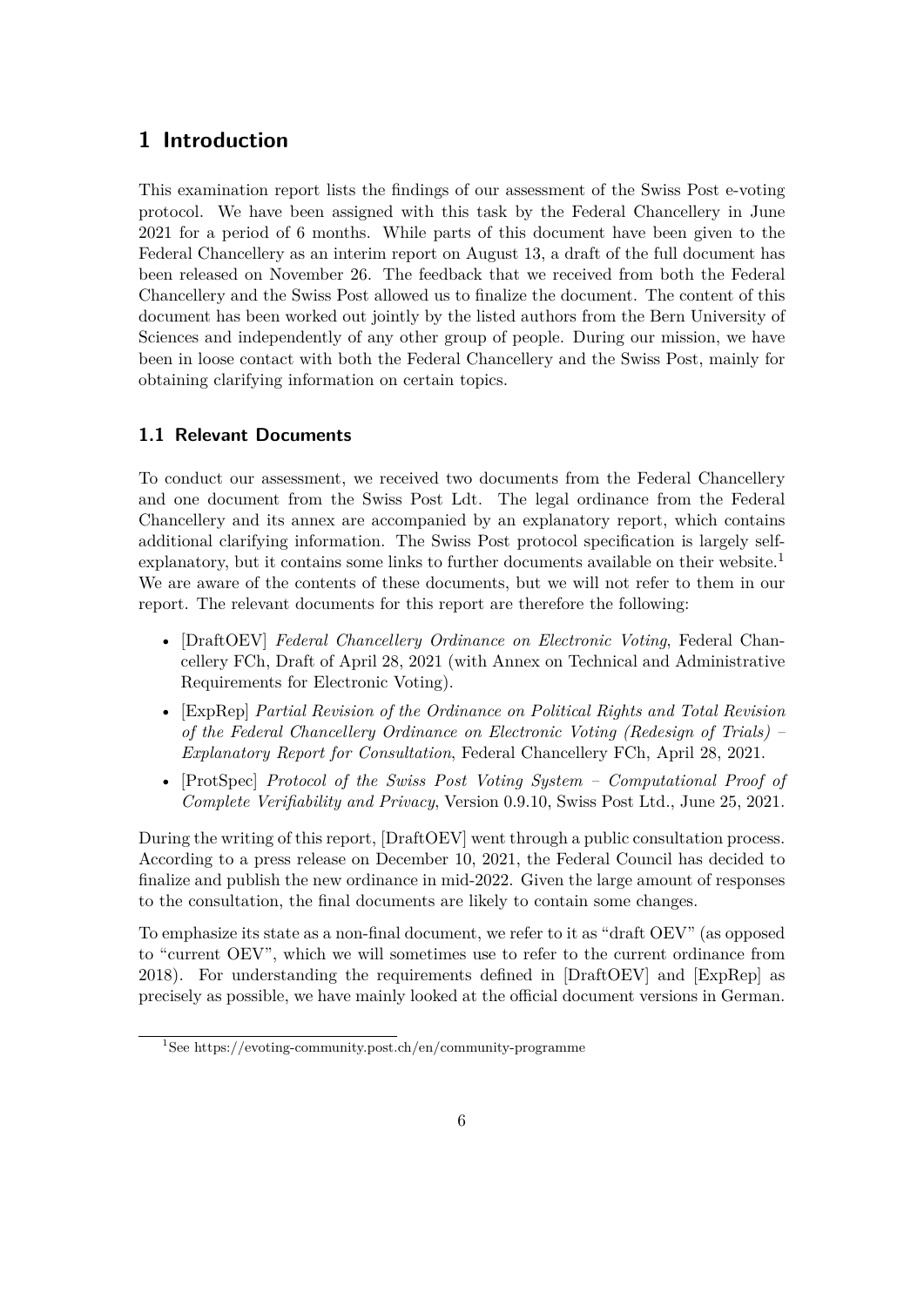However, the terminology and citations used in this document are all taken from the available English translations.

#### <span id="page-6-0"></span>**1.2 Purpose and Scope of Examination**

In a document called "*Audit Concept v1.3* ", the Federal Chancellery describes the rules for preparing, conducting and reporting the examination. This document has been given to both the examiners and the examinees. It defines the general purpose of the examination as follows:

*"In the context of the assessment of the Swiss Post system, the experts shall answer the following questions:*

- *Are the system, its development and operation compliant with the legal requirements [. . . ]?*
- *Are the measures taken to mitigate risks effective?*
- *Which improvements could be made for the sake of security, trust and acceptance?"*

The same document also defines the specific examination purpose for Scope 1:

*"The protocol must fulfill the requirements listed in Chapter 2 of the annex of the draft OEV."*

The main goal of our assessment in Scope 1 is therefore to locate potential deviations between the cryptographic protocol as specified in [ProtSpec] and the requirements of the draft OEV and its annex. In case of encountered problems, our mission also includes making proposals for improvements.

In another document entitled "*Mapping VEleS Anhang*", the Federal Chancellery precisely defines the items from the annex of the draft OEV to be examined in Scope 1. In our systematic analysis in Section [3,](#page-23-0) we used the content of this document as a template.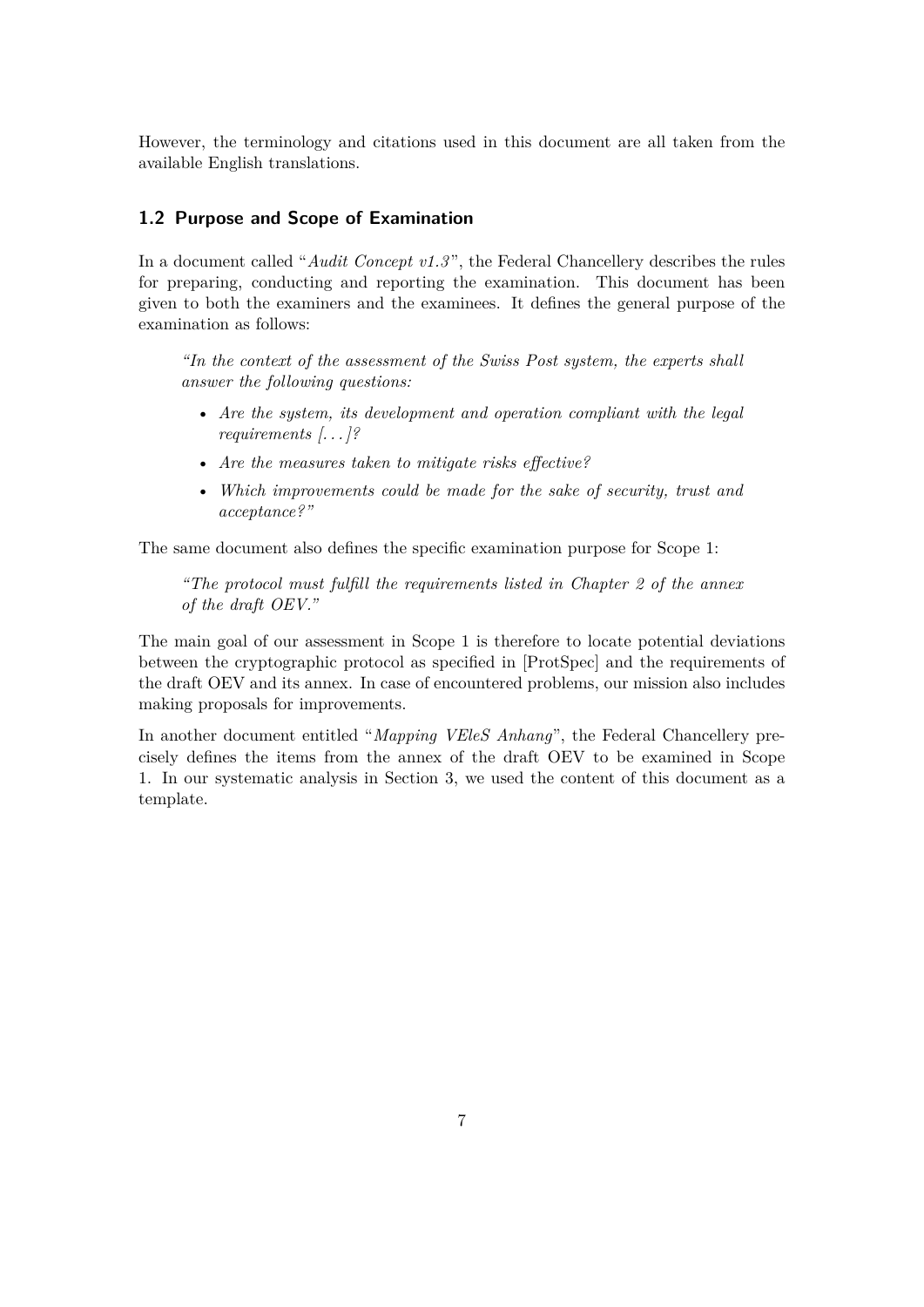### <span id="page-7-0"></span>**2 Critical Findings**

In this section, we provide an overview of the most critical findings of our assessment. In each case, we believe that the current protocol specification is not yet mature enough to achieve the necessary level of compliance with the legal requirements listed in the draft OEV. By improving the clearness and level of details of the protocol specification, some of the discussed issues could probably be addressed or eliminated rather easily. Other points, however, may possibly require a redesign or extension of certain protocol aspects. We understand locating such critical points in the protocol as the main goal of our assessment, but we will also present some ideas for possible workarounds and provide a few recommendations for improvements.

Most of the discussed issues have an impact on multiple items listed in the draft OEV. Whenever useful, we include corresponding cross-references to demonstrate the impact of the finding. More specific findings will be listed in Section [3,](#page-23-0) which follows the given structure of the draft OEV and includes all relevant points for Scope 1.

#### <span id="page-7-1"></span>**2.1 Missing Update to Draft OEV**

The current version of the protocol specification has obviously not yet been updated to the draft of the new legal ordinance. Since all references to the ordinance and the corresponding technical annex explicitly refer to the current version from July 2018 (cited as [19] and [20], respectively), it is clear that numerous synchronization conflicts exist throughout the document. We understand that most aspects of the protocol have been designed long before the draft of the new ordinance has been released in April 2021, but in order to conduct the assessment, we would have expected to receive in time a synchronized version of the specification document that is aligned with [DraftOEV].

Clearly, the lack of such an update unnecessarily complicates the evaluation of the protocol, because it forces readers of the protocol specification to speculate about how to bring certain discrepancies between the documents into alignment. To conduct our assessment without delay, we performed such alignments on a best-effort basis based on our pre-knowledge about the protocol and its most recent adjustments. This said, we are concerned of having spent efforts on unfinished work, which as such should not have been accepted into the evaluation process. The fact that we received a document versioned as 0.9.10, which usually refers to an incomplete and unstable pre-version of the initial release, underlines our concern.

From the perspective of cryptographic protocol design, a notable change in the draft OEV is the explicit introduction of an additional fully trusted component for setting up an election. The so-called *set-up component* can be used to prepare the polling cards, which includes generating the voters' secret authentication and verification codes [ExpRep, Sect. 5.2.2, No. 2.1]: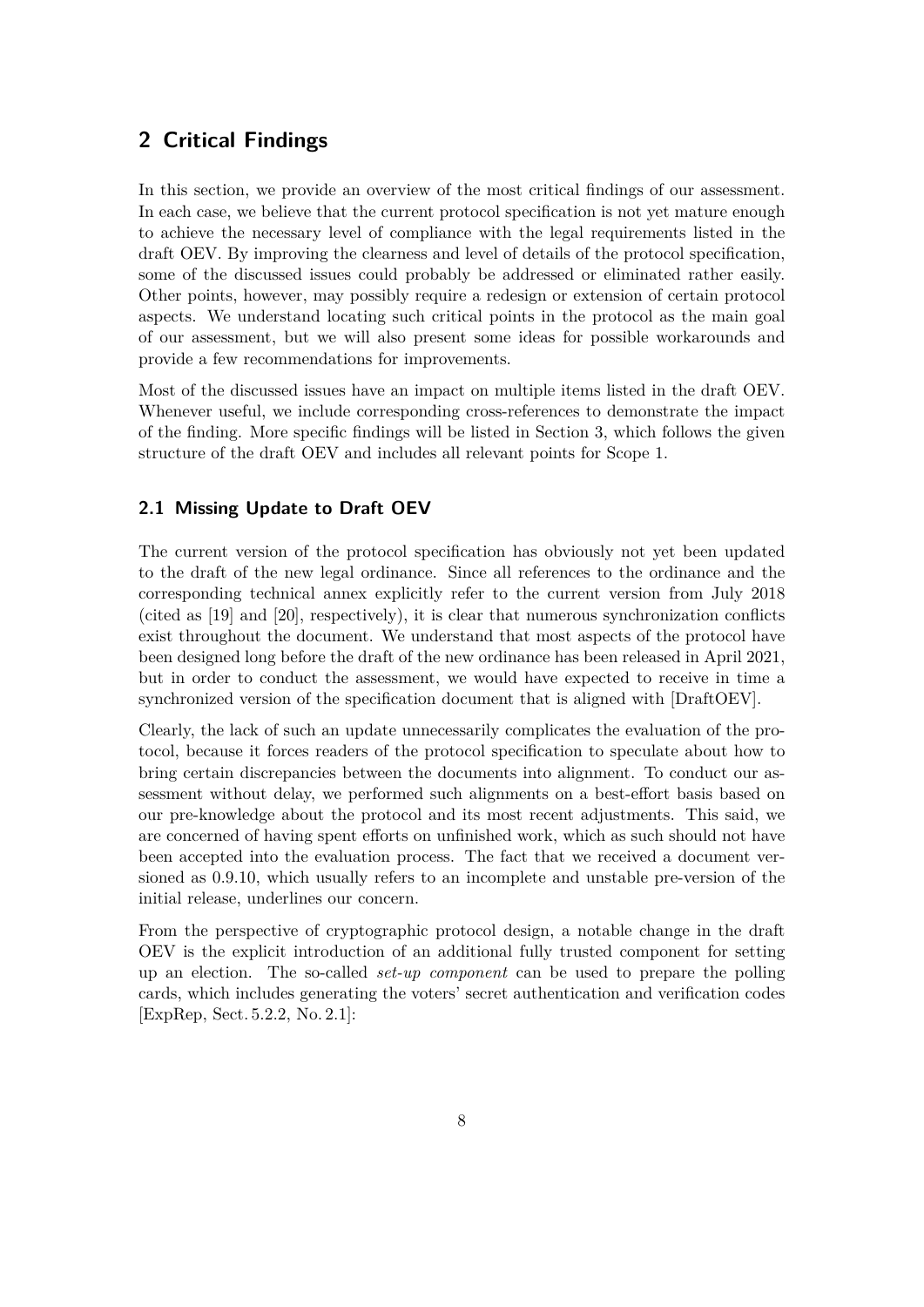*"Set-up component: [. . . ] The canton prepares data for the ballot using the set-up component. This includes data whose randomness and confidentiality are crucial to achieving the requirements for the cryptographic protocol [. . . ], such as the voters' verification reference."*

The second fully trusted component in the draft OEV is the *print component*, which is operated by the *printing office*. According to [DraftOEV, Annex 2.1] and [ExpRep, Sect. 5.2.2, No. 2.1], the task of the print component is restricted to printing, packaging, and mailing the polling cards to the voters:

*"Print component: It prints the verification reference for the voters. This abstract term includes packaging and mailing to voters. [. . . ]"*

Furthermore, according to [DraftOEV, Annex 2.2], no outgoing communication is allowed other than from the print component to the voters. The illustration in Figure [1](#page-8-0) shows the permitted communication model. It is taken from [ExpRep, Sect. 5.2.2, No. 2.2].

<span id="page-8-0"></span>

Figure 1: The communication model as defined in [DraftOEV, Art. 2.2] and [ExpRep, Sect. 5.2.2].

In the protocol specification, the tasks of preparing and printing the polling cards are conducted by the *print office* alone. By interpreting the terms "print office" from [Prot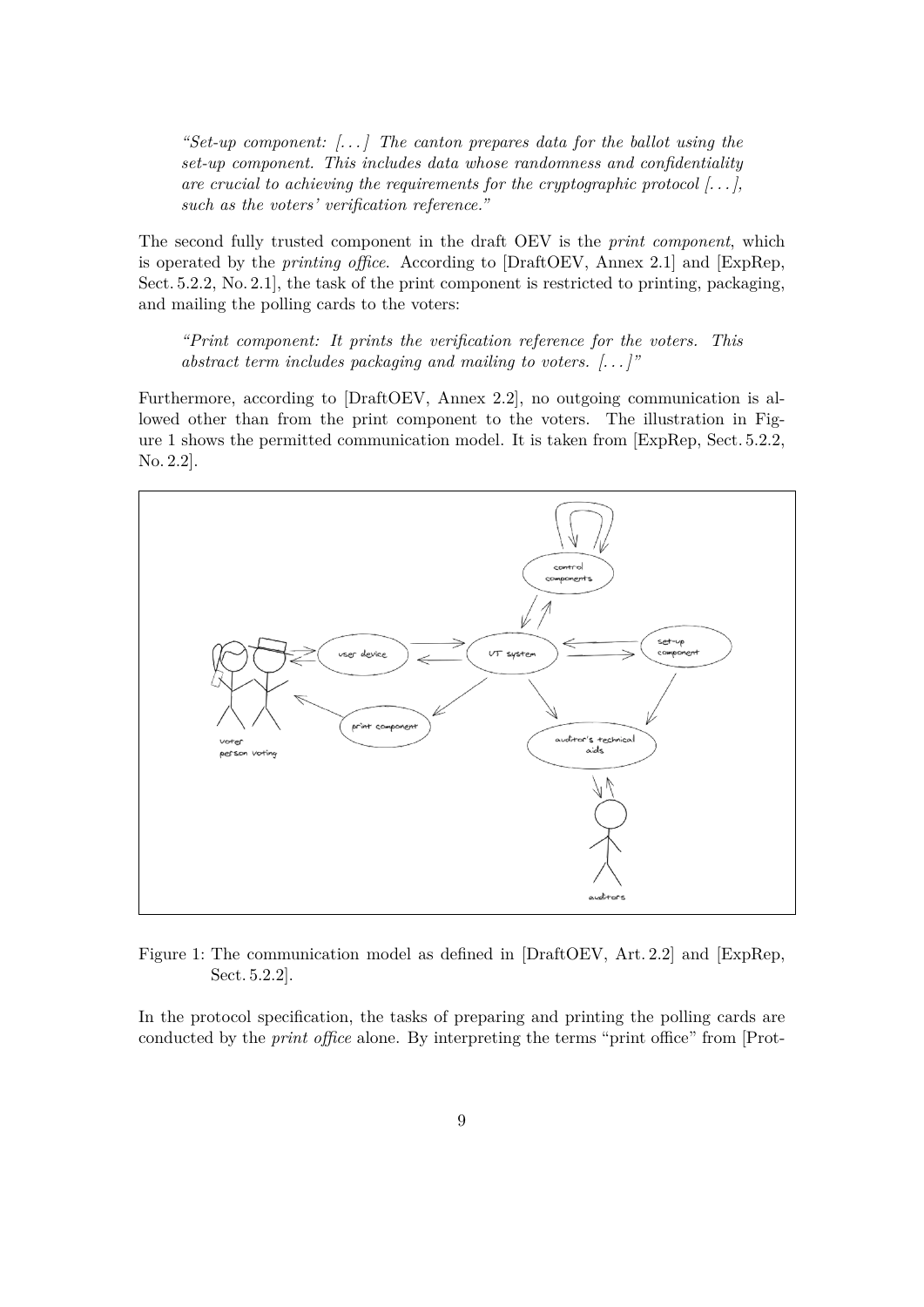Spec] and "printing office" from [DraftOEV] as synonyms, we get the most obvious discrepancy between the two documents, because the print office, according to its role specified in [ExpRep, Sect. 5.2.2], is not allowed to perform most of its assigned tasks, including all tasks implemented by the following algorithms [ProtSpec, Sect. 11.1]:

- GenVerCardSetKeys
- GenEncryptionKeysPO
- GenVerDat
- GenCMTable
- GenCredDat
- SetupTallyPO
- CombineEncLongCodeShares

In addition to violating the allowed scope of concern, the print office uses multiple communication channels that are not permitted in [DraftOEV]:

- Print Office  $\longrightarrow$  Voting Server
- Print Office  $\longrightarrow$  Auditors
- Print Office  $\longrightarrow$  Electoral Board

To the best of our understanding, this design of the print office is due to the current OEV, which is less restrictive with respect to the printing office's responsibilities and communication abilities. This point has been extensively discussed as a potential weakness of the proposed protocol, for example during the 2020 expert dialogue on Internet voting in Switzerland, which was initiated by the Federal Chancellery. We assume that corresponding changes in the draft OEV result from these discussions.

To achieve compliance with the draft OEV, the print office as defined in [ProtSpec] simply needs to be decomposed into a set-up and a print component. By attributing all abovementioned algorithms and communications to the set-up component and restricting the print component's responsibility to the printing process, the above-mentioned document synchronization problem could be solved rather easily.

However, we want to stress our concern of having a fully trusted set-up component, which generates all the secret codes necessary for submitting and verifying votes during the election. By attacking the set-up component, an adversary could use these codes for breaking both the integrity and privacy of the votes. To protect the set-up component from such attacks, we recommend simplifying the design of the set-up component to the maximum possible extent, for example by generating the secret codes in a fully distributed manner by the control components or by further restricting the available communication channels. In the simplest possible case, the set-up component receives the control components' shares of the secret codes, assembles them using a deterministic procedure, and forwards the obtained polling card data to the print component.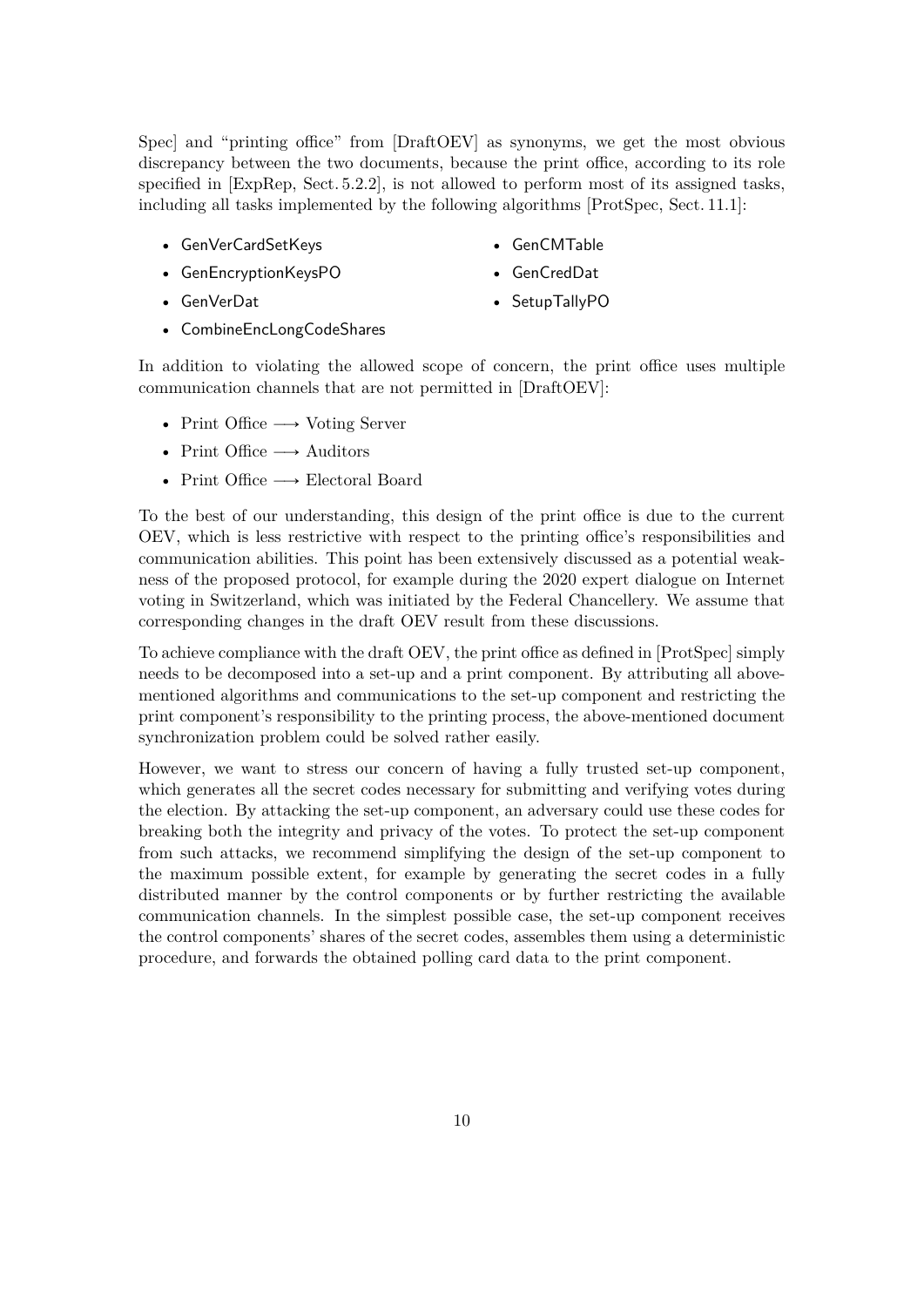#### <span id="page-10-0"></span>**2.2 Role of Auditors**

Regarding the auditor's role in the protocol, we encountered several critical problems. Generally, the idea of conducting verifiable elections implies the existence of at least one person performing the verification. In the least restricted setting of a public verification, anyone equipped with corresponding tools and sufficient technical knowledge can verify the election based on the published election data [\[1\]](#page-32-0). In the literature on verifiable elections, the person conducting the verification is usually called *verifier*. This term incorporates the person's technical toolbox, which is needed to perform the verification in an independent process based on the available election data. In the simplest case, the verifier outputs a binary value  $v \in \{ok, \neg ok\}$  stating whether the verification has been successful or not (failure cases may require more sophisticated outputs with details about the cause of the failure). The English draft OEV translation uses the term *auditor* instead of verifier, but the assigned role and tasks are defined analogously [DraftOEV, Art. 2, Para. 1h]:

*"Auditor means a person who checks on behalf of the canton that the ballot is correctly conducted."*

An even more detailed definition of the auditor's role in the protocol is given in the explanatory report. It distinguishes the auditor as a person from the auditor's technical aid [ExpRep, Sect. 5.2.2, No. 2.1]:<sup>2</sup>

*"Auditors: After tallying, the auditors receive a proof from the UT system [. . . ] which confirms that the results have been tallied correctly. They conduct the check at least once with a technical aid. During the setup phase, they can also use their technical aid to perform checks on behalf of the setup component."*

Note that the last sentence of this definition is an important change from the current OEV to the draft OEV, because it enhances the auditor's possible responsibility of checking the election result after tallying to performing additional checks during the setup phase. While such an enhanced role deviates from the common understanding of the verifier's role in the e-voting literature, it is not in conflict with the general goal of detecting all possible manipulations of an election.

By explicitly allowing the auditors to perform their checks "during the setup phase" and "after tallying", we understand the above definition as a prohibition for the auditors to act in other phases of the election process, for example during the voting or tallying

<sup>2</sup>By calling the auditor's technical aid *verifier*, the protocol specification also makes a distinction between the person and the machine (software) performing the verification. However, the definition of the verifier in [ProtSpec, Sect. 2.1.1, Table 1] seems to be needless, because no such component appears in the protocol description of [ProtSpec, Sect. 11].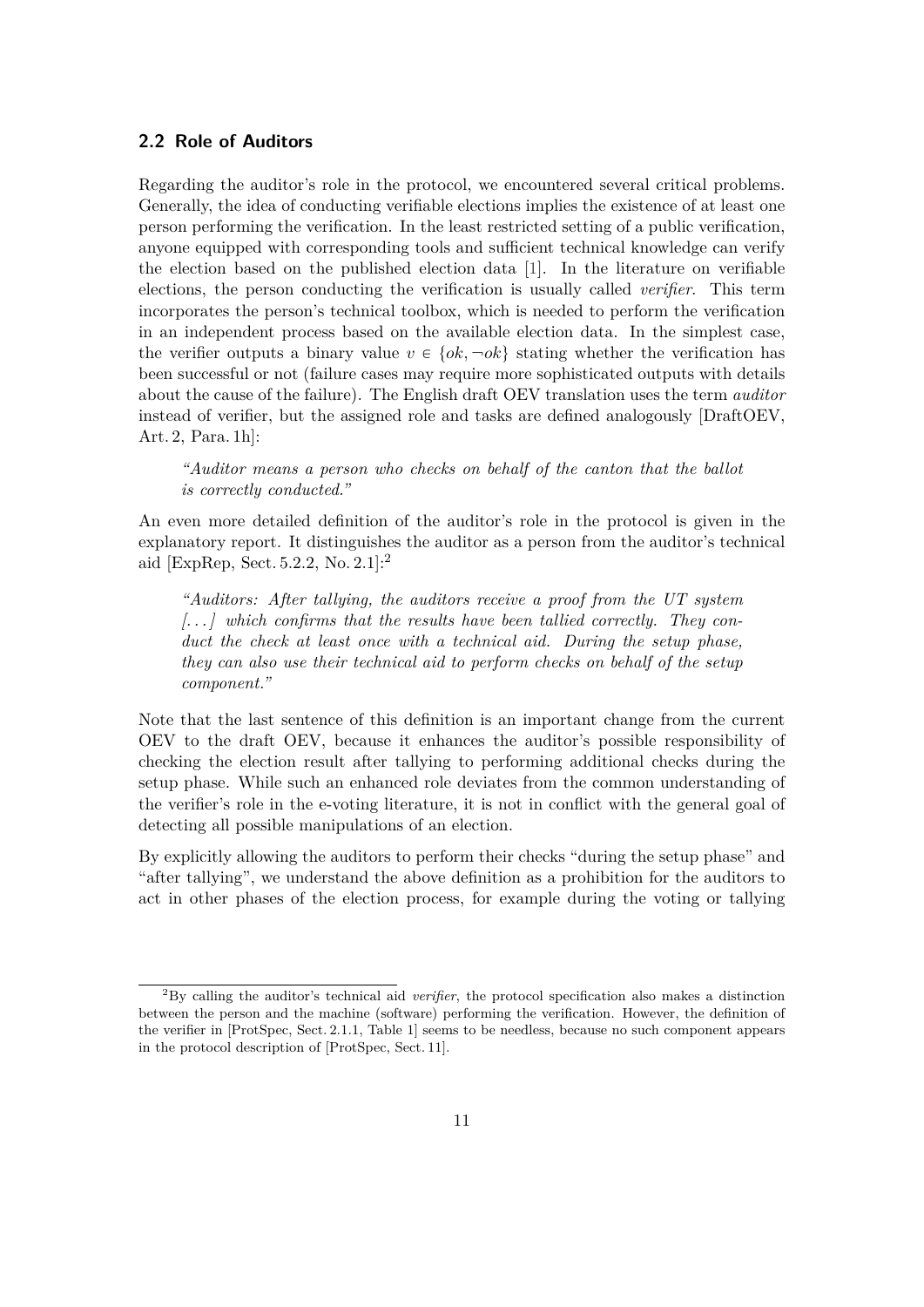phase.<sup>3</sup> Under this premise, the current protocol specification deviates from the draft OEV in [ProtSpec, Sect. 11.2, Fig. 23] and in [ProtSpec, Sect. 11.3, Fig. 24], where the auditors are involved during the voting and tally phase, respectively. Here, a redesign of the auditors' role in the protocol seems necessary.<sup>4</sup>

Another problem of the auditors in the protocol specification is the additional task assigned in [ProtSpec, Sect. 11.3, Fig. 24], which consists in receiving  $\mathbf{c}_{\text{Dec},m'}$  from CCM  $m' - 1$  and forwarding it to CCM  $m'$  only in case all checks have succeeded. By strictly interpreting the auditor's role as a party entitled to perform checks and announce corresponding results, this additional task is clearly not compatible with the above definitions from the draft OEV and the explanatory report. Furthermore, neither the auditors nor their technical aids are allowed to directly communicate with any other component of the whole system (see Figure [1\)](#page-8-0). We understand this requirement in the sense that auditors will report the result of the verification process to someone from outside the communication model, for example the cantonal election authorities, who will intervene in case of irregularities. In any case, the communications from the auditors to the print office in [ProtSpec, Sect. Fig. 19], from the auditors to the CMMs in [ProtSpec, Sect. Fig. 23], and from the auditors to the electoral board and the last CCM in [ProtSpec, Sect. Fig. 24] are clearly in conflict with the draft OEV, even if the transmitted information consist of a single bit  $v \in \{ok, \neg ok\}$  only.

The last problem with the auditors in the protocol results from the fact that they are defined as a group of people, of which at least one is trustworthy [ProtSpec, Sect. 2.1.1]. But what is completely unspecified is the decision making process between the members of this group, which is critical in cases where they disagree. If a majority rule is applied in such cases, then a single trustworthy auditor could always be overruled by two or more untrustworthy auditors, i.e., the assumption of at least one trustworthy auditor would then not prevent an attack by the untrustworthy auditors. The best way to solve this problem would probably be to trigger an investigation in cases where at least one auditor disagrees. The problem in the current protocol specification is the absence of an appropriate discussion of this problem.

<sup>3</sup>Clearly, performing some preliminary computations based on already available data is always permitted without any restrictions and at the earliest possible stage of the process, as long as it does not interfere with the current protocol execution.

<sup>&</sup>lt;sup>4</sup>We are aware of the remark on vote secrecy given in [ExpRep, Sect. 2.9.3], which seems to allow using the verifier's trustworthy technical aid before tallying for the purpose of protecting vote secrecy: *"By this time, however, voting secrecy would already have been breached. This must be prevented by having trustworthy components ensure that no marked votes are processed before tallying. In view of this objective, a technical aid used by the auditors may also be considered trustworthy."*

In the light of this remark, the design decision of the Swiss Post e-voting protocol seems to be appropriate. In our opinion, however, measures to enable universal verification should not be mixed up with measures to protect vote privacy, even if they are explicitly permitted by the legal requirements. From a protocol design perspective, we see it as a violation of respective responsibilities, which complicates the protocol implementation for no obvious reasons. Therefore, we recommend that future versions of both [ExpRep, Sect. 2.9.3] and the Swiss Post e-voting protocol will no longer include this possibility.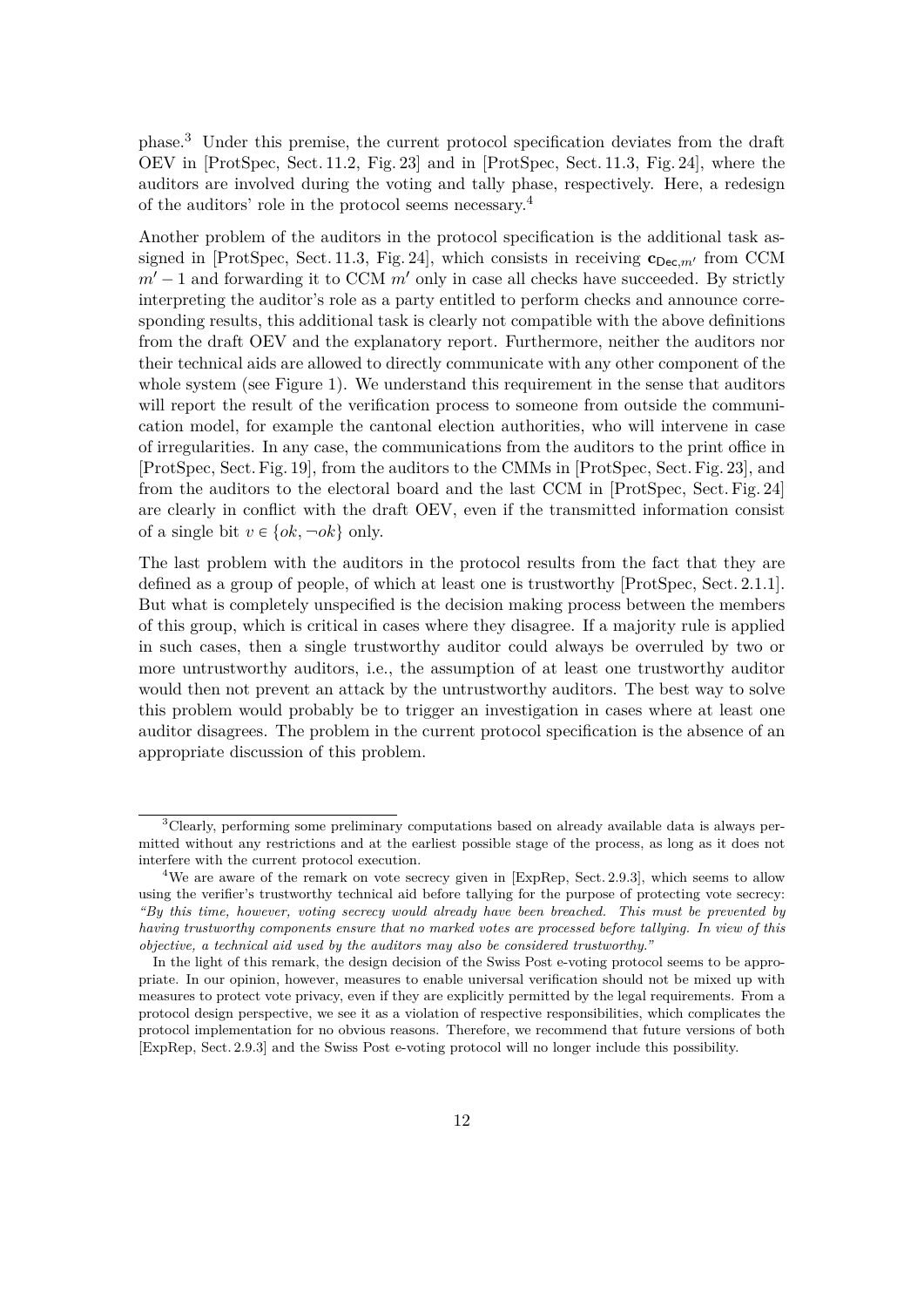#### <span id="page-12-0"></span>**2.3 Proving Vote Abstention**

Ballot stuffing—especially the case of adding fraudulent ballots for abstaining voters—is a major concerns in both non-electronic and electronic voting systems. While individual verifiability in e-voting is usually understood as the ability of voters to check that their ballot has been cast and recorded as intended, the draft OEV goes even a step further by allowing abstaining voters to perform a similar check [DraftOEV, Art. 5, Para. 2c]:

*"A voter who has not cast his or her vote electronically can request proof after the electronic voting system is closed and within the statutory appeal deadlines that the trustworthy part of the system has not registered any vote cast using their client-side authentication credential."*

A second definition is given in [DraftOEV, Annex 2.5], which defines the requirement for the cryptographic protocol with respect to individual verifiability:

*"The voter is given a proof [. . . ] that the attacker [. . . ] has not maliciously cast a vote on the voter's behalf which has subsequently been registered as a vote cast in conformity with the system and counted."*

In its full length, the last quote includes a reference to [DraftOEV, Art. 6], which defines the meaning of the term "proof" in this particular context as follows:

*"The soundness of the proof under Article 5 is based exclusively on the trustworthiness: a) of the trustworthy part of the system for proof under Article 5 paragraphs 2 and 3; b) of the procedure for generating and printing the voting papers for proof under Article 5 paragraph 2;"*

Finally, [DraftOEV, Annex 2.11.1] defines an upper limit for an attacker's chance of falsifying such a proof:

*"The probability of the attacker being able to falsify a proof under Number 2.5 if he changes a partial vote, suppresses a partial vote or casts a vote in someone else's name must not exceed 0.1%."*

To the best of our understanding, all these definitions and requirements apply to both types of proof, the ones issued to the participating voters and the ones issued to the abstaining voters. Under this premise, we would expect from the protocol to offer similar implementations for both types of proof, for example by extending each polling card with an additional *vote abstention code*. <sup>5</sup> However, this feature is entirely missing in the current protocol specification.

We propose to implement vote abstention codes in a procedure similar to the existing vote cast return codes, ideally by generating them by the group of control components

 $5$ The possibility of using vote abstention codes for offering individual verifiability to non-participating voters has been explored in [\[2,](#page-32-1) Sect. 2.1].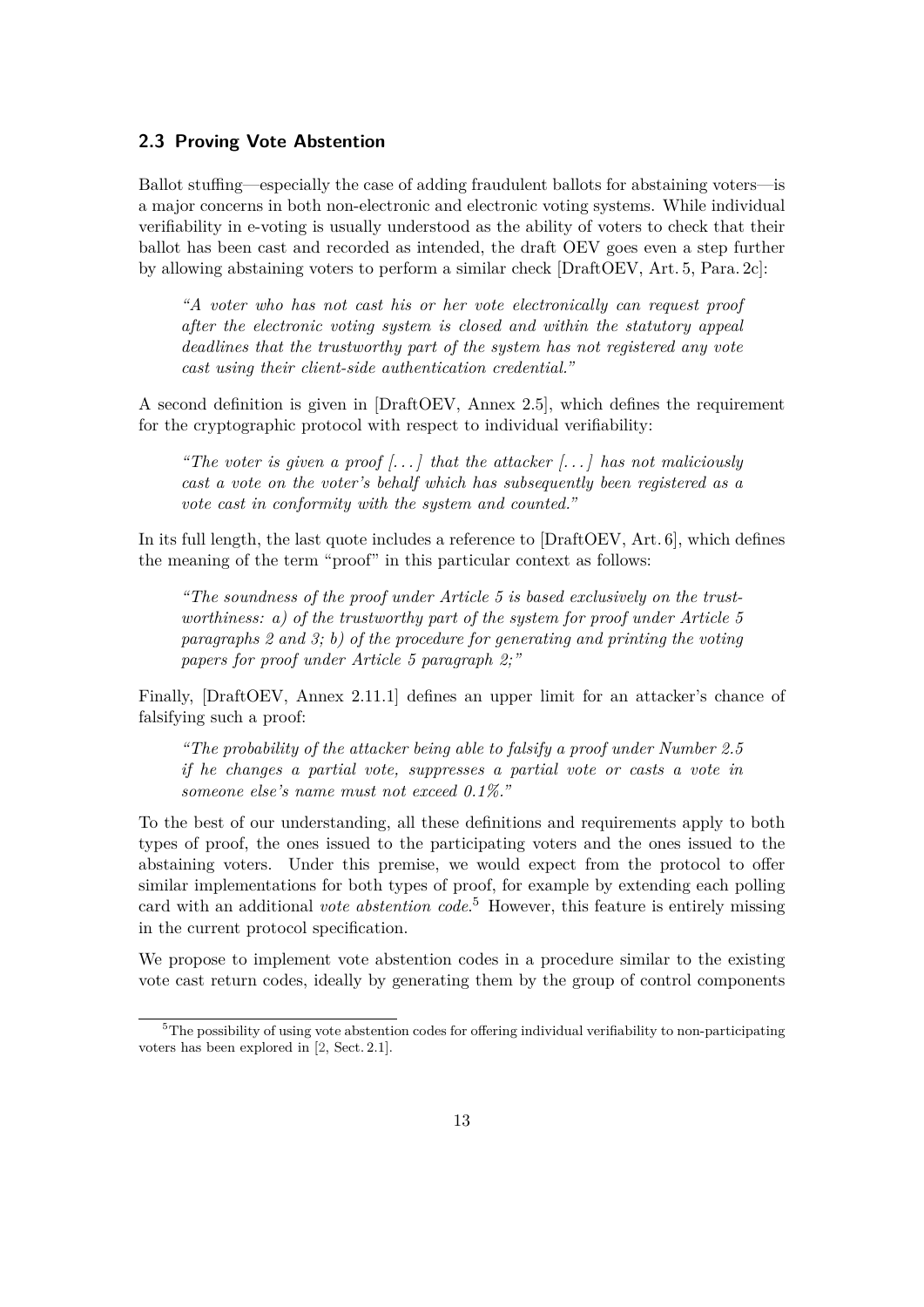in a distributed manner. Note that by using the same character set and code length, the two types of codes become indistinguishable. In such a scenario, displaying the corresponding code (vote cast return code or vote abstention code) to a voter in the aftermath of an election does not leak the information about the voter's participation to the voting client. Therefore, for optimizing the usability of this check, one could even think of publishing the list of codes of all eligible voters together with the election result, for example on the canton's official election website. $6$ 

#### <span id="page-13-0"></span>**2.4 Understudied Protocol Aspects**

In the requirements for the definition and description of the cryptographic protocol, the draft OEV is much stricter than its predecessor. Specifically, [DraftOEV, Annex 2.13.2] requires the protocol specification to narrow down the possible implementation choices to the point where violating the given cryptographic protocol requirements is no longer possible:

*"Instructions must not be underspecified. Individual instructions must restrict the options for implementation to such a degree that any form of implementation that the instructions allow is also compliant with meeting the cryptographic protocol requirements."*

We understand this requirement in the sense that all cryptographically relevant aspects of the protocol must be specified in great detail. By describing a large number of algorithms precisely in an almost pseudocode-like manner, [ProtSpec, Sect. 12] fulfills this requirement for most parts of the protocol. Clearly, real pseudocode would narrow down the implementation options even further, but the given level of details seems sufficient to us in most cases.

At some places, however, the protocol specification leaves too much room for interpretation. Some of the encountered problems have the potential of compromising the election result or vote secrecy, for example if corresponding units—by accident or on purpose are not implemented correctly. The most critical problems of that kind are listed in the following subsections.

<sup>&</sup>lt;sup>6</sup>We are aware of the following remark in [ExpRep, Sect. 2.5] about how to efficiently implement the required proof in a practical system: *"For reasons of efficiency, it is sufficient for the competent cantonal office to confirm to the voter that no vote has been cast on their behalf."* Thinking of implementing this process at the cantonal offices, for example using a hotline with trained poll workers answering the phone calls, we are concerned that both the initial and recurring costs will be considerably higher than in our proposed solution with indistinguishable finalization and abstention codes. These codes can be printed and published for all voters at low costs right after the election in an automated process and without any impact on security. In contrast to that, implementing a hotline requires hiring and training a sufficient amount of qualified people, which can even handle worst-case scenarios such as a denial-ofservice attack against the hotline. Therefore, we believe that solutions like these provide the contrary of efficiency compared to our solution. They also come with extra trust assumptions about the reliability and robustness of the implemented processes at the cantons. Our recommendation for introducing vote abstention codes aims at achieving the best possible security for the lowest possible cost.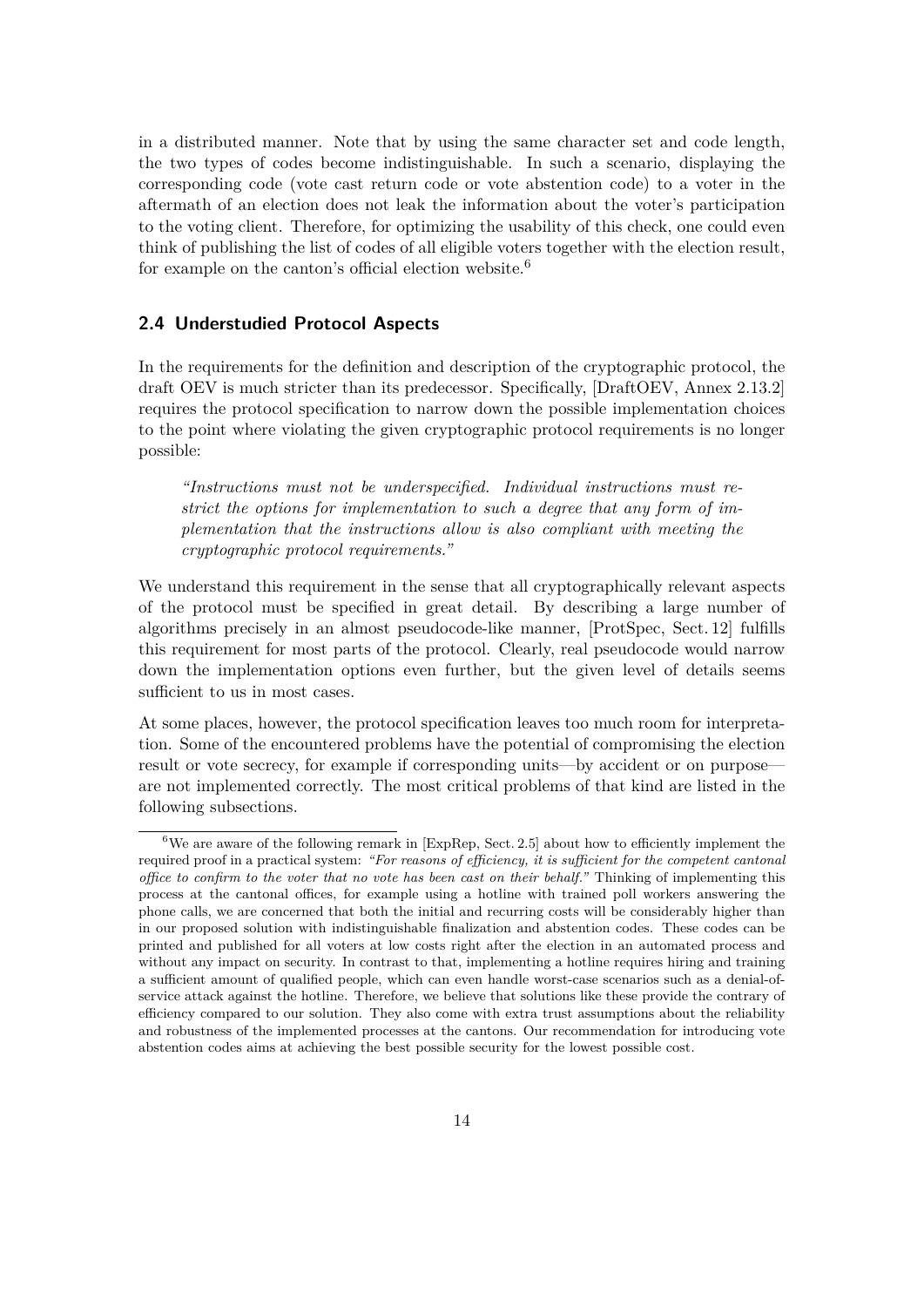#### <span id="page-14-0"></span>**2.4.1 Primes Mapping Table**

The generation of the *primes mapping table* pTable from [ProtSpec, Sect. 10.3] is completely unspecified. Since the table is an input for the tallying procedure and therefore is critical for the correctness of the election result, it is important to know exactly how, when, and by whom the table is generated. At the moment, pTable appears for the first time in the algorithm GenVerDat, which is executed by the print office during the setup phase.<sup>7</sup> It is then added to the print office's  $\text{Log}_\text{P0}$ , which later is handed over to the auditors. It also appears as an input to the algorithms CreateVote (executed by the voting client) and DecodePlaintexts (executed by the last CCM). Unfortunately, the protocol does not specify how pTable reaches the print office, the voting client, and the last CCM.

Clearly, this problem could be solved easily by letting each party run the same deterministic algorithm for obtaining pTable, but no such algorithm is included in the protocol specification. Another solution would be to let a single party generate pTable during the setup phase and then transmit it to every other depending party. In this solution, each party receiving pTable must check that the mapping is unique and contains only primes from the underlying sub-group, because otherwise an incorrect pTable may ultimately lead to incorrect election results. Unfortunately, no such checks are specified in the protocol description. Furthermore, if an adversary manages to infiltrate different prime mapping tables at different steps during a protocol execution, the outcome of the election could be completely inverted. Note that similar problems may result from programming errors, inconsistent code versions, or faulty operation. Generally, not specifying the mapping between voting options and prime number representations prevents the system from being universally verifiable.

#### **2.4.2 Electoral Board Key Pair**

In the SetupTally protocol in [ProtSpec, Sect. 11.1], the print office generates the key pair  $(EB_{pk}, EB_{sk})$  and sends it to the electoral board.<sup>8</sup> To protect the private key  $EB_{sk}$ during its transmission over an insecure channel, it is symmetrically encrypted using the  $ENC<sub>s</sub> algorithm.<sup>9</sup>$  The problem here is that important information about exchanging or establishing the symmetric key between the print office and the electoral board is completely missing.

According to the OEV communication model (see Figure [1\)](#page-8-0), no trustworthy channel exists between the print office and the electoral board, i.e., the symmetric key cannot

<sup>&</sup>lt;sup>7</sup>We think that **pTable** should be added to the input parameters of  $GenVerCat$ , otherwise it is inconsistent with CreateVote and DecodePlaintexts.

<sup>&</sup>lt;sup>8</sup>The idea of generating the electoral board's key pair by the print office is questionable from the perspective of good cryptographic design.

<sup>&</sup>lt;sup>9</sup>Calling  $ENC_s(EB_{sk})$  with a single parameter  $EB_{sk}$  is clearly a mistake in the description of the SetupTally protocol, because according to its definition in [ProtSpec, Sect. 4], ENC<sub>s</sub> should have two parameters (the symmetric key is missing).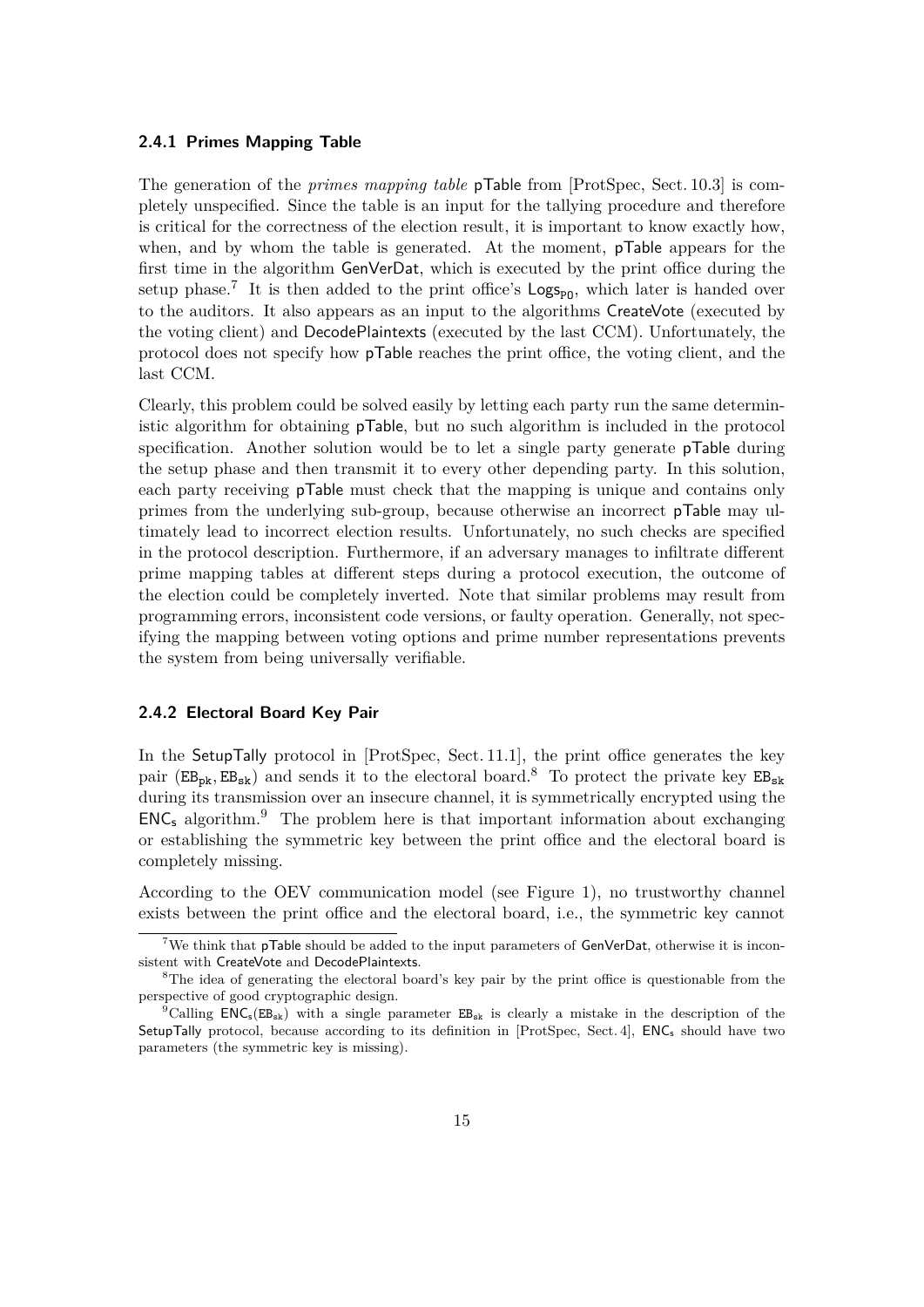simply be generated by one party and sent to the other party. Alternatively, one could think of generating the symmetric key jointly by executing a key establishment protocol such as Diffie-Hellman, but this is not secure against an active man-in-the-middle. Our conclusion here is that without assuming the existence of a PKI that involves either the print office or the electoral board (or both), this problem cannot be solved properly.

#### **2.4.3 Ballot Box**

The ballot box bb is not sufficiently well defined. It first appears in [ProtSpec, Sect. 11.2] as input to the algorithms ExtractCRC (protocol SendVote) and ExtractVCC (protocol ConfirmVote). Both algorithms are executed by the voting server, and in both cases, executing the algorithm changes the bb's internal state as a side effect. Therefore, bb is mainly a data structure created and maintained by the voting server during the voting phase. Later in the protocol, bb is transmitted to the auditors as input for their algorithms VerifyVotingPhase and VerifyOnlineTally. Finally, the voting server uses bb as input for the algorithm Cleansing at the beginning of the tallying phase.

By looking at the algorithms called by the voting server during the voting phase, the ballot box can be interpreted as a data structure consisting of the two lists  $L_{\text{sentVotes}}$  and L<sub>confirmedvotes</sub> consisting of pairs (vcd<sub>id</sub>, extCC) and triples (b<sub>id</sub>, attempts<sub>id</sub>, extVCC), respectively. Later in the Cleansing algorithm, a new ballot box  $bb_{clean}$  is created, which is a simple list of all remaining ElGamal encryptions.<sup>10</sup> After sending this list to all CCMs, the first CCM uses it as input to the algorithm MixDecOnline. This algorithm first performs a test bb  $\notin L_{bb,j}$  and later an update  $L_{bb,j} \leftarrow L_{bb,j} \cup bb$ . Here, several points are either underspecified or wrong:

- It is not clear whether bb refers to the original ballot box from the voting server or to bb<sub>clean</sub>. If it refers to the original ballot box, which is unknown to the CCMs at this point of the protocol, it is unclear how and when it is transmitted to the CCMs. If it refers to  $bb_{clean}$ , then the algorithm's description is wrong. In both cases, it should be added to the algorithm's parameter list.
- $\bullet$   $\mathsf{L}_{\text{bb},j}$  is undefined. According to the performed check and update operation, which includes set operations  $\in$  and  $\cup$ , it seems that  $L_{bb,j}$  refers to a set of bb objects. In that case, updating this set should be described as  $L_{bb,j} \leftarrow L_{bb,j} \cup \{bb\}$ . Alternatively, by interpreting bb as a set rather than a list (which is formally incorrect),  $L_{bb,j}$  would become the set of all elements from all bb's.

In either of the above cases, the purpose of  $L_{bb,j}$  and the performed test remains unclear. To the best of our understanding, its purpose is to check that every CCM shuffles only one list of encrypted votes per election event. Such a check seems to be important to prevent an attack on vote secrecy by an auditor colluding with the offline CCM and the untrusted voting server. However, this check does not fulfill its purpose, as it only

 $10^{\circ}$ Calling this list of encryptions "ballot box" is clearly not an optimal choice, because then the same term is used for quite different things.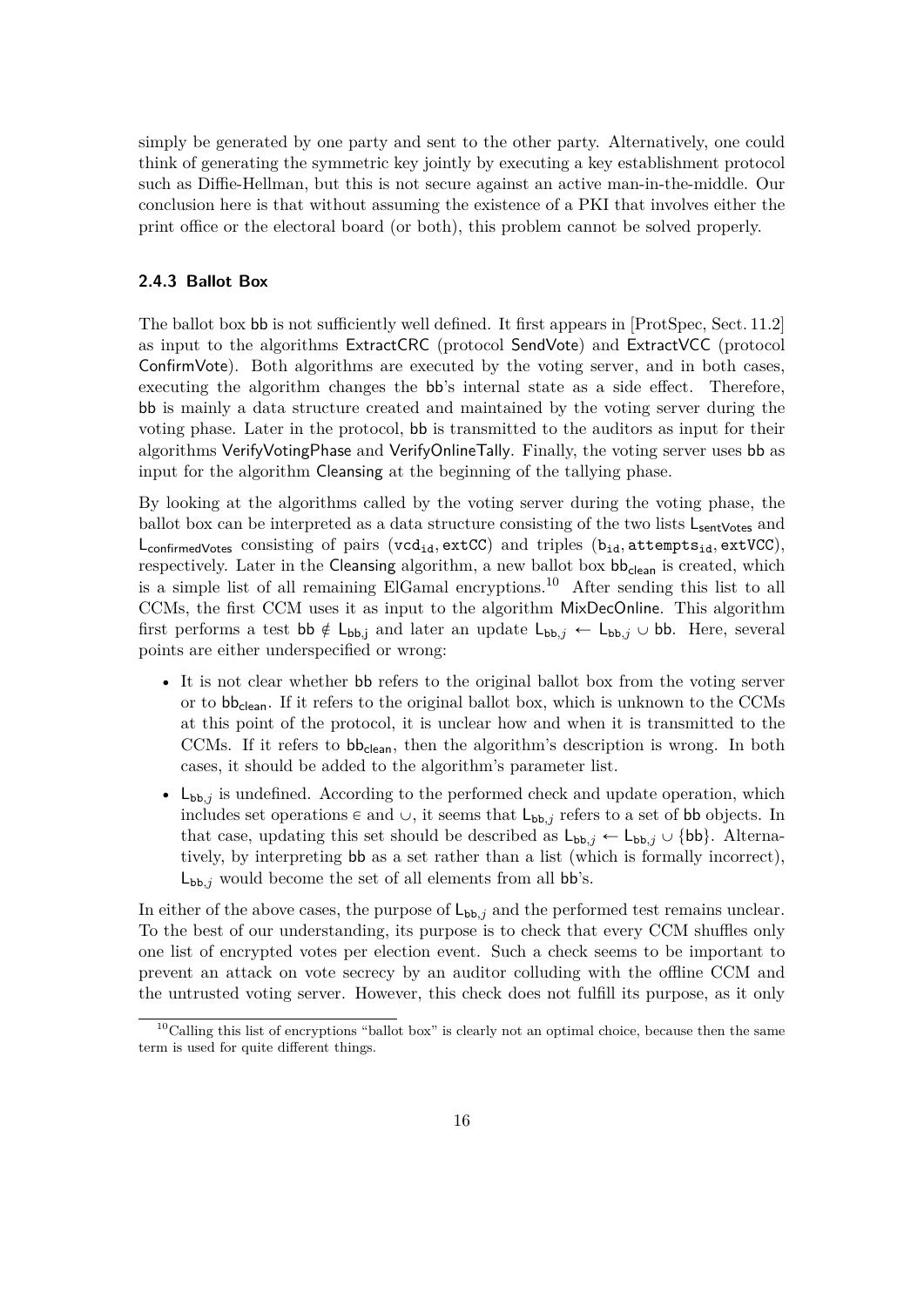guarantees that not exactly the same list of encrypted votes is shuffled and decrypted twice, i.e., cases of identical sub-lists remain undetected. Here, we expect more detailed explanations from [ProtSpec] and an improved description of this subject.

#### **2.4.4 Logs**

Similar to the ballot box, also the logs  $\text{Log}_\text{PO}$ ,  $\text{Log}_\text{CCR},j$  and  $\text{Log}_\text{CCM},j$  are not sufficiently well defined. To the best of our understanding, they represent the parties' state of knowledge at different stages of a protocol. During the course of the protocol execution, all logs are transmitted to the auditors, which require them as inputs for their verification algorithms. In most cases, the contents of these logs can be guessed from looking at all algorithms that change the logs' internal states.

If strictly implemented as specified in these algorithms, many checks involving the logs do not fulfill their intended purpose. For example in  $\text{Log}_{\text{CCR},j}$ , the list  $\text{L}_{\text{decPCC},j}$  as defined in algorithm DecryptPCC is a set of  $(\text{vcd}_{id}, \text{pCC}_{id})$  tuples. But this implies that checking  $b_{id} \in L_{decPCC,j}$  in CreateLCCShare will never succeed, because the involved elements are incompatible. Another example is  $L_{sentVotes,j}$  from  $Log_{CCR,j}$ , which according to CreateLCCShare is a list of  $(b_{id}, pCC_{id}, ICC_{j,id}, \pi_{exp,j})$  tuples. But this structure is clearly incompatible with checking  $\text{vcd}_{id} \notin L_{sentVotes,j}$  in CreateLVCCShare, which as a consequence will always return *true*.

Given the importance of the logs in the design of the protocol, problems of the above types are unacceptable in the protocol specification. In each of the three cases, we would recommend to explain the purpose and structure of the logs much more accurately and to ensure that their applications are always described correctly.

#### **2.4.5 Keystore and Start Voting Key**

The protocol as presented in [ProtSpec] does not specify when and how the voting client receives the keystore  $VCks_{id}$ . In the protocol SetupVoting, the list  $VCks$  of all keystores is generated by the print office and transmitted to the voting server. According to algorithm GenCredDat, the symmetric keys  $KSkey_{id}$  used to encrypt the secret keys  $k_{id}$  are derived deterministically from the start voting keys  $SVK_{id}$  using a passwordbased key derivation function, and the resulting keystores  $VCks_{id}$  are collected in **VCks**. Later in the protocol SendVote, the voting client uses  $VCks_{id}$  as input to the algorithm GetKey, which performs the corresponding symmetric decryption. The fact that the transmission of  $VCks_{id}$  from the voting server to the voting client is not specified in the protocol description is possibly an unintended mistake, but it is an important detail that needs to be specified.

A different kind of problem is related to the start voting key  $SVK_{id}$ , which is defined as a 20-character Base32 password. These passwords are are used in a PBKDF2-based key derivation function with a fixed amount of  $R = 32'000$  iterations [ProtSpec, Sect. 6].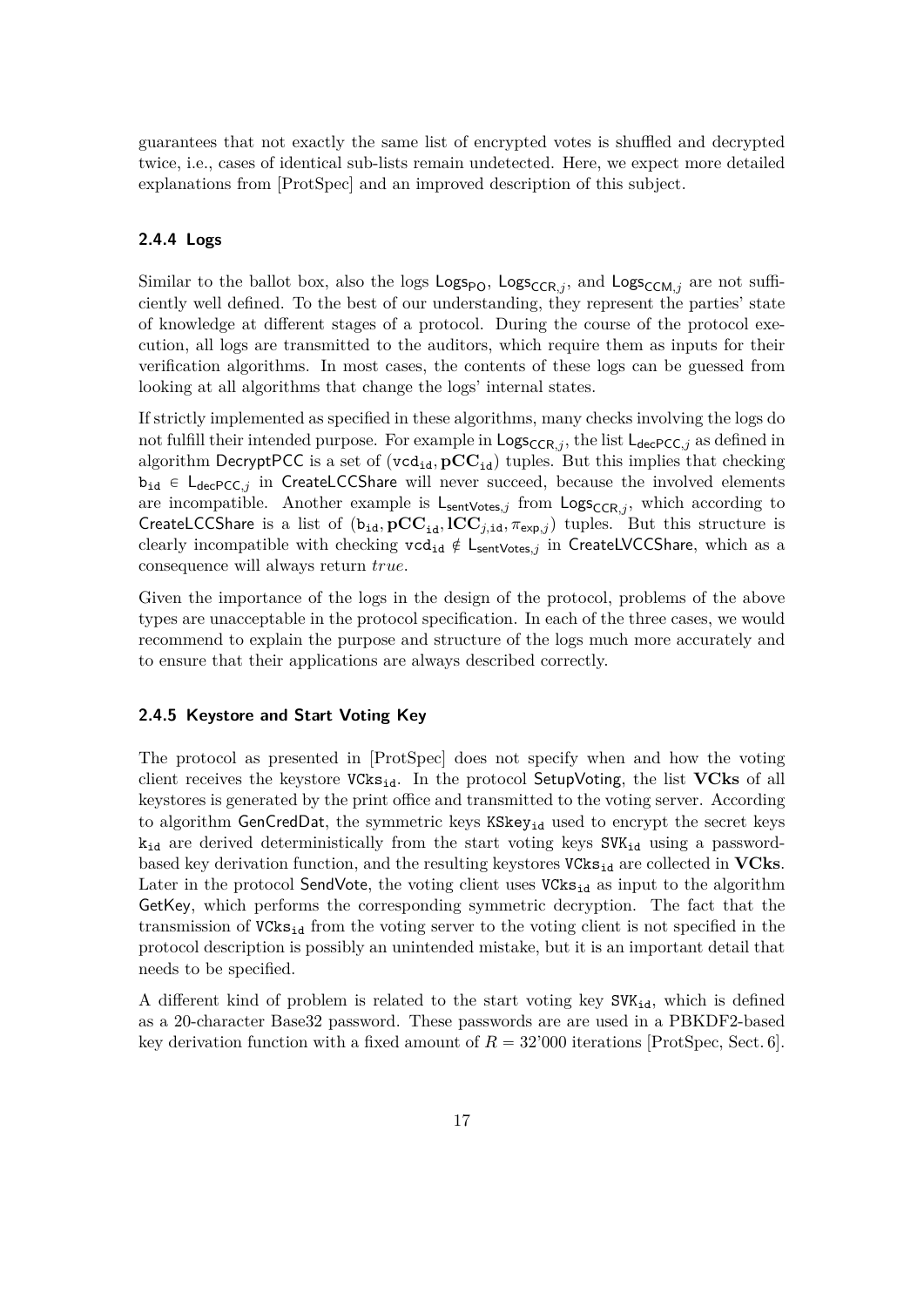Unfortunately, both the password length  $|SVK_{id}|$  and the number *R* of iterations are independent on the security level. This implies a fixed amount of approximately 115 bits security.<sup>11</sup> Note that this is less than the 128 bits security of the *extended* security level as defined in [ProtSpec, Sect. 20.1]. Here, the lack of proper parametrization thus undermines the protocol's own security concept.

#### <span id="page-17-0"></span>**2.4.6 Authentication and Context Separation**

For a cryptographic protocol to provide its security guarantees, it is important to add strong authentication to the available communication channels. In the given context, where elections with different electorates are held simultaneously (see previous subsection), there are two aspects to consider. First, parties need to know to *whom* they are talking to. This is the classical authentication problem, which can be solved in different ways. The goal is to guarantee that no adversary can create or modify messages without being detected by the recipient. Second, parties need to know *what* they are talking about. This is important for understanding the meaning and context of a received message. For example, receiving the message *ok* from the auditors has completely different meanings in the setup, voting, and tally phases, or even across different protocol runs. This problem known as *context separation* needs to be addressed properly in the design of secure protocols to avoid many sorts of replay or cross-protocol attacks.

Strong authentication in the above sense can be implemented rather easily by signing all protocol messages together with corresponding *context strings*. To prevent contextseparation problems in all possible cases, we recommend making context strings unique over all protocol messages and all protocol executions, for example by concatenating unique message IDs with unique protocol execution IDs. If *m* is a message to transmit from one party to another and *ctx* a unique context string, then  $\sigma = \text{sign}_{sk}(m|| ctx)$  is the signature that needs to be sent to the recipient along with *m*. Upon receiving  $(m, \sigma)$ , the recipient conducts the processing of *m* only after successfully checking the validity of  $\sigma$ . Implementing strong authentication in this way for all involved system components is a sufficient measure to overcome this type of problems. It ensures that at every protocol step the right messages are processed and only for the intended purpose.

Authentication is not sufficiently well described in the protocol specification. The overview given in [ProtSpec, Sect. Table 6] lists the channels, for which authentication based on digital signatures needs to be implemented. First, we believe that this list is incomplete, because other important channels should be protected as well:

- Print Office  $\longrightarrow$  Auditors (see Fig. 19)
- Print Office  $\longrightarrow$  Electoral Board (see Fig. 20)
- $CCRs \longrightarrow CCRs$  (via Voting Server, see Fig. 21)

<sup>&</sup>lt;sup>11</sup>By counting 32'000 iterations as  $log(32000)_2 \approx 15$  additional security bits, we obtain  $20*5+15 = 115$ bits security.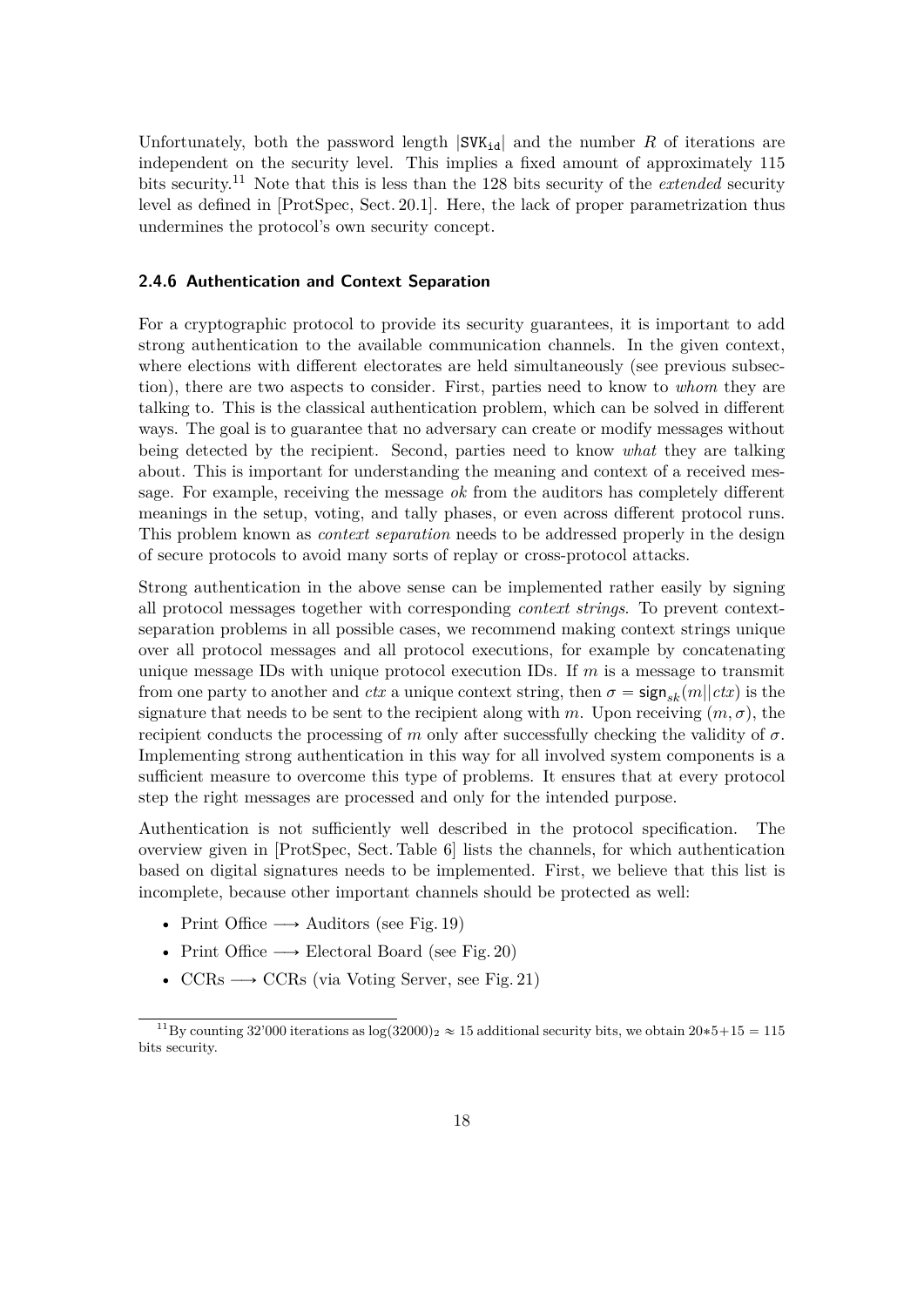- $CCRs \longrightarrow Voting Client (see Figs. 21, 22)$
- $CCRs \longrightarrow$  Auditors (see Figs. 23)
- CCMs  $\longrightarrow$  CCMs (via Voting Server, see Fig. 24)<sup>12</sup>

Generally, we recommend adding message signatures systematically to all outgoing messages of at least the Print Office, the CCRs, and the CCMs.<sup>13</sup>

Second, we think that important information about solving the context separation problem is missing. In [ProtSpec, Sect. 13.1.1], an *election event ID* ee<sub>id</sub> is introduced to "ensure that each run is unique", but given that multiple protocol runs are conducted simultaneously for different subsets of the electorate of a given election event (see Subsection [2.5\)](#page-20-0), this is clearly not sufficient. As mentioned above, we recommend using context strings consisting of unique message type and protocol execution IDs. Given its importance for the protocol's security properties, this aspect definitely needs to obtain more attention in the protocol specification.<sup>14</sup>

Finally, we recommend including the details of the digital signature scheme into the protocol description. From the *System Specification* (Scope 2), we know that the RSA-PSS signature scheme with 2048-bits key length is used in the actual implementation. One problem with this particular choice is the fixed key length, which is only sufficient for the *default security level* from [ProtSpec, Sect. 20.1], but not for the *extended security level.* The fact that the security of the cryptographic protocol is properly parameterized implies that all cryptographically relevant components must be aligned accordingly. This means that selecting the signature key length cannot be delegated to the system developers, who may be unaware of the cryptographic impact for the whole system.

#### <span id="page-18-0"></span>**2.4.7 Election Use Cases**

The presentation of the protocol in [ProtSpec] does not include precise descriptions of the manifold election types and election use cases from the given Swiss context. Many subtleties need to be taken into account to cover them all properly, for example the fact that federal, cantonal, and communal elections and referendums are often held simultaneously and that some voters may not be eligible to all of them. A good overview of the Swiss election use cases is given in [\[2,](#page-32-1) Sect. 2.2], which demonstrates that all election types (except those permitting write-ins) can be reduced to a general *election event* with *t* simultaneous  $k_i$ -out-of- $n_i$  elections. Therefore, corresponding vectors **k** =

 $12$ In Fig.24, it is unclear how the result of a single mixing step is forwarded to the next CCM. We assume that this communication goes over the voting server, similar to the CCRs in Fig. 21.

<sup>13</sup>In Tables 17 and 18, the *System Specification* (Scope 2) provides a more detailed overview of the message signatures with an enhanced list of authenticated channels. In comparison with the list given above, the overview is still incomplete.

<sup>14</sup>Some information about solving the context separation problem is given in the *System Specification* (Scope 2). Statements like "The table omits the context information such as the election event ID that allows the participants to prevent replay attacks" show that the awareness of the problem is given, but also that the amount of given information is insufficient for properly describing this important issue.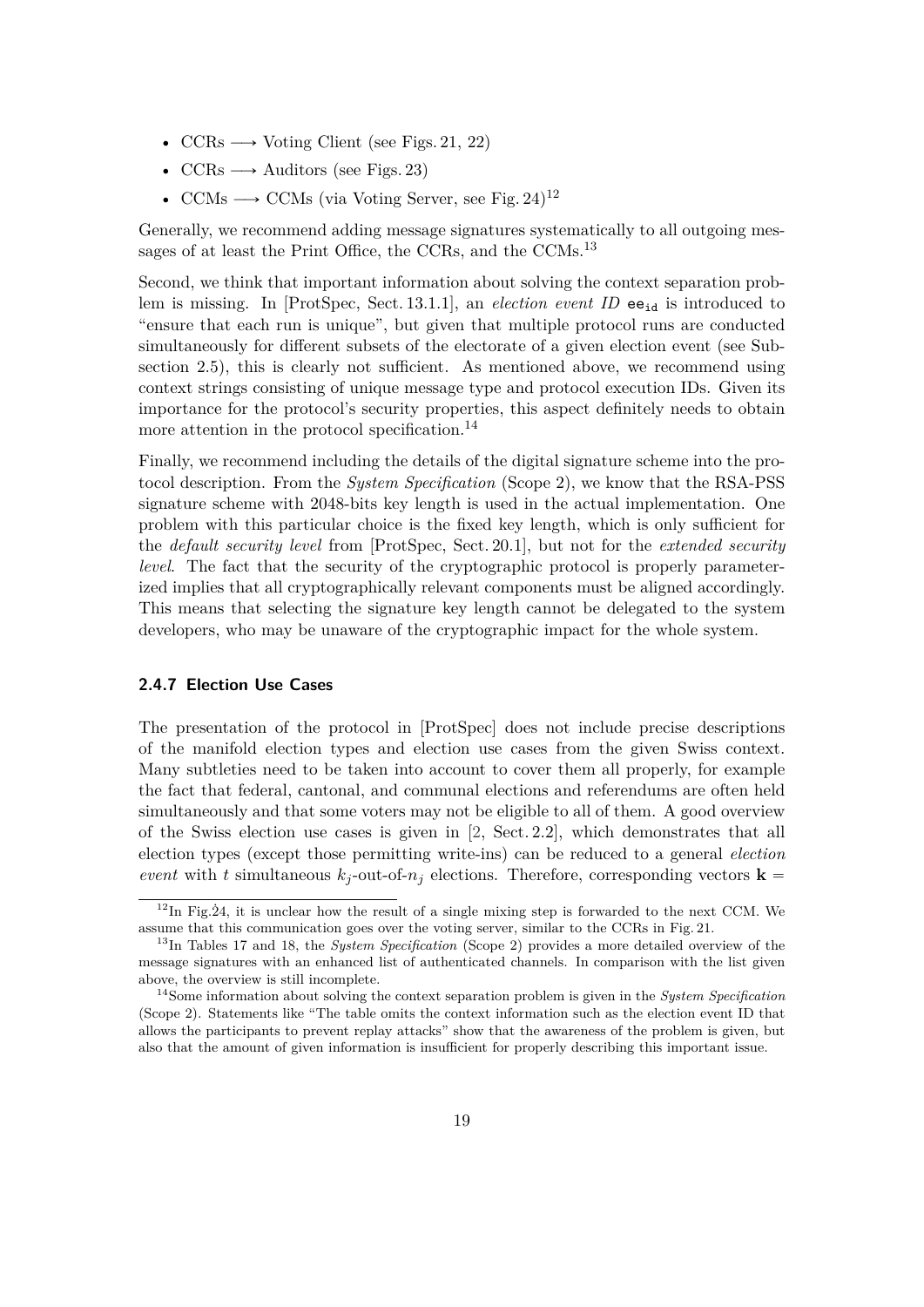$(k_1, \ldots, k_t)$  and  $\mathbf{n} = (n_1, \ldots, n_t)$  are the main parameters for describing a general election event.

The electorate of such an election event is specified by the number of voters *N* and a Boolean matrix  $\mathbf{E} = (e_{ij})_{N \times t}$  of values  $e_{ij} \in \{0,1\}$  describing the eligibility of voter  $i \in [1, N]$  in election  $j \in [1, t]$ . In combination, **k**, **n**, and **E** define for each voter the number of allowed selections in each election and the number of available voting options. Clearly, for ensuring the correctness of an election outcome, it is important for all system components to know exactly these parameters at all times.<sup>15</sup>

In the given protocol description in [ProtSpec], election events are specified by the following parameters:

- $\psi$  = number of allowed selections,
- $n =$  number of voting options,
- $N =$  number of voters,
- **correctnessID** =  $(\text{correctnessID}_1, \ldots, \text{correctnessID}_\psi)$ , where each correctnessID<sub>*i*</sub> is a reference to one of the *t* simultaneous elections.

The last point of the above list is described in [ProtSpec, Sect. 10.4].<sup>16</sup> Compared to the above general model, we have the following obvious relationships:

- $\psi = \sum_{i=1}^{t}$  $^{t}_{j=1} k_{j}$
- $n = \sum_{i=1}^{t}$  $i_{j=1}^{t} n_{j}$
- $t = |\{\text{correctnessID}_1, \ldots, \text{correctnessID}_{\psi}\}|.$

Furthermore, it is possible to derive  $\mathbf{k} = (k_1, \ldots, k_t)$  from **correctnessID** by counting the number of appearances of each of the *t* distinct values. However, it seems that neither **n** nor **E** is included in the protocol's election model. Without knowing **n**, it is impossible to assign the voting options unambiguously to the elections, and without knowing **E**, it is impossible for the control components and the auditors to distinguish

 $15$ There are several possibilities that voters have differing voting right. One example are Swiss citizens living abroad. They are allowed to participate in federal referendums and elections, but many cantons restrict their voting rights for cantonal or municipal issues. In some places, the same rule applies for a certain period of time to citizen moving from one municipality or canton to another. Another example of voters with restricted eligibility are foreigners living in Switzerland. Some cantons offer them the right to vote for cantonal or municipal issues, but they are not allowed to participate in federal referendums and elections.

<sup>&</sup>lt;sup>16</sup>We think that the overall clarity of this subsection should be improved. For example, by stating "[ $\dots$ ], we introduce a vector **correctnessID**, containing an ID for each question and election", we conclude that this vector contains *n* elements, but later in the example, the length is clearly  $\psi = 5$ . In the algorithms GenVerDat, GenCMTable, CreateLCCShare, and ExtractCRC, where **correctnessID** is used, the length is twice indicated as *n* and twice as  $\psi$ . Therefore, it seems that something is either wrong or missing. By looking at the *System Specification* (Scope 2), we learned that there are actually two **correctnessID** vectors with slightly different names and different semantics, one of length *n* and one of length  $\psi$ . This is therefore an example, where the protocol and the system specifications are clearly not aligned properly.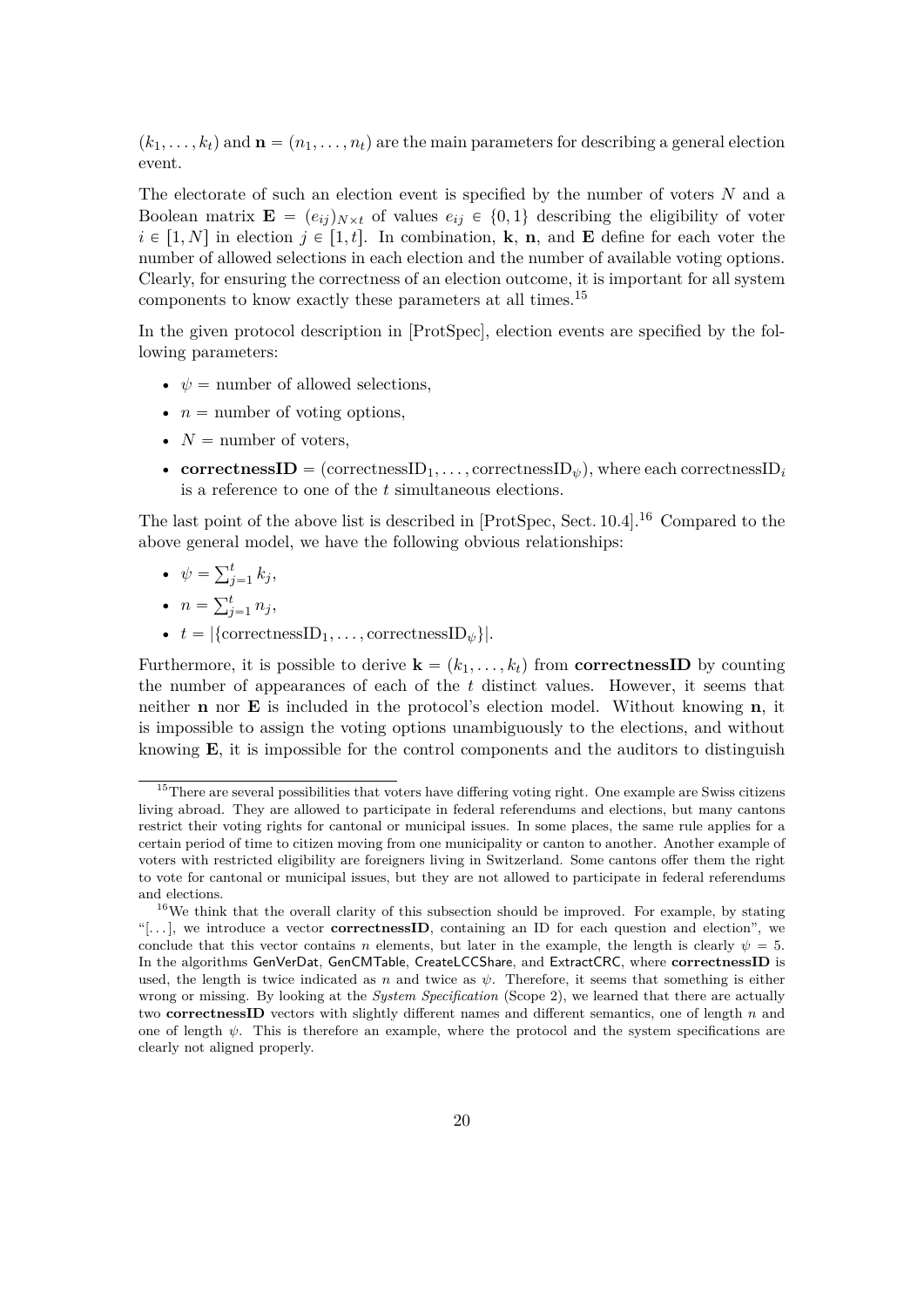voters with different voting rights in a combined election event. These important points should be further clarified in the protocol specification.

#### **2.4.8 Write-Ins**

Write-in candidates are completely omitted in the specification. In [ProtSpec, Sect. 13.3], it is claimed that the allowance of write-in candidates does not impact the security of the protocol and hence can be omitted in the description and the security proofs. We do not agree on this, because even the smallest modification in a cryptographic protocol may have a high impact on the protocol's security properties. For example, reusing the vote encryption key and randomization for encrypting the write-in candidates (e.g., for performance reasons) would jeopardize vote secrecy directly.

Furthermore, with respect to the definition of a *vote cast in conformity with the system* [DraftOEV, Art. 2.1p], allowing write-in candidates in a ballot may have an impact on accepting votes as valid or not, for example in case of a malicious voter submitting a vote for regular candidates in combination with non-empty fields for write-in candidates. To avoid the complexity of this difficult topic and to eliminate the potential risk for the protocol's security properties, we recommend removing write-ins (which appear only in some exceptional cases) entirely from the protocol specification.

#### <span id="page-20-0"></span>**2.5 Vote Privacy of Voters With Restricted Eligibility**

From the *System Specification* (Scope 2), we know that voters with different voting rights are handled by defining corresponding subsets of the electorate (called *verification card sets*). Different instances of the protocol are then executed simultaneously for each of these subsets. We think that this design should be better justified, because it implies a severe privacy problem in cases where only a few members of the electorate have divergent voting rights (see Footnote [15](#page-18-0) for examples that are likely to happen especially in small municipalities). In such a case, the election result computed separately for the corresponding subset of voters may reveal sufficient information for completely breaking the secrecy of the submitted votes. This clearly violates to the requirements on *voting secrecy* in [DraftOEV, Art. 7] and [DraftOEV, Annex 2.7.1], even if only a small portion of the electorate is affected:

*"It must be ensured that the attacker is unable to breach voting secrecy or establish premature results unless he can control the voters or their user devices."*

From a more general perspective, introducing subsets of the electorate creates anonymity sets that are smaller than strictly necessary. In traditional Swiss elections, anonymity sets are created for each municipality by publishing their election results individually. With the introduction of e-voting, channel-specific election results must be published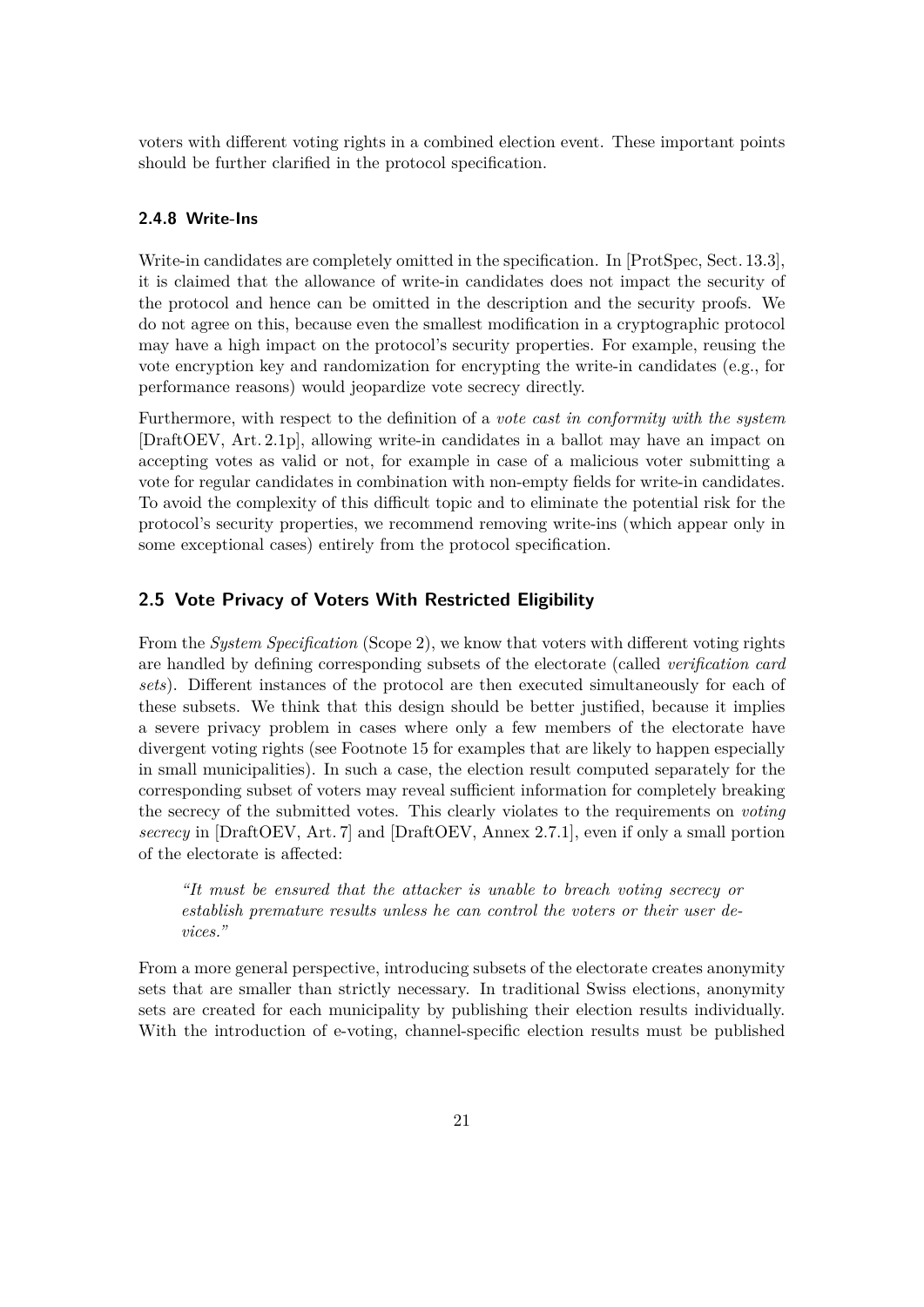for each municipality. This already reduces the size of the anonymity sets, but it corresponds to a requirement from the given legal framework [DraftOEV]. We believe that diminishing the size of the anonymity sets even further should be avoided, both from a legal and a vote secrecy perspective.

To fully circumvent this type of problem, we recommend a different approach in which the electorate of a municipality is kept together under all circumstances. The idea is to include in each ballot up to three different vote encryptions, one with the votes for federal issues, one with the votes for cantonal issues, and one with the votes for communal issues (in the current protocol, all votes are contained in a single encryption).<sup>17</sup> Depending on the voter's specific voting rights, control components and auditors can then checks if a ballot contains the right amount of encryptions. For this, an additional election parameter similar to **E** from Subsection [2.4.7](#page-18-0) must be added to the election model and distributed to all system components. In the cleansing and mixing phase, these encryptions are extracted from the ballots and then processed independently through separate mix-nets. After the mixing, voters with restricted voting rights are no longer distinguishable from unrestricted voters. Clearly, this approach perfectly preserves the given anonymity sets and therefore no longer unnecessarily impacts vote secrecy as in the proposed solution. Note that the practice in certain cantons with different envelopes for federal, cantonal, and communal votes is an equivalent solution for paper votes.

#### <span id="page-21-0"></span>**2.6 Legitimacy of Proof**

The proof as presented in [ProtSpec, Sect. 14 to 19] has a number of shortcomings and ambiguities. Overall, the proof is not fully convincing and hence it remains unclear, and in fact questionable, whether the protocol indeed has the claimed security properties. Besides not following the usual terms and definitions from the literature, the proof is too strongly abstracted from the real protocol. Here are a few of our observations:

- The proof is difficult to read and understand. There are plenty of undefined variables, deficiencies in syntax and unclear explanations. Sometimes, readers can guess from the context what is meant, but for a thorough examination, the room for interpretations should be as little as possible.
- For individual verifiability, the two properties *sent-as-indented* and *recorded-asconfirmed* are proven. However, for a complete verifiability chain, the property *confirmed-as-sent* seems to be missing. It is also surprising and not explained why the proof deviates from the common definition in literature, which defines individual verifiability as the chaining of two properties *sent-as-intended* and *recorded-asintended*.

 $17$ For improved efficiency, these encryptions can be combined in a single multi-recipient ElGamal encryption, which can later be split up into different mix-net inputs.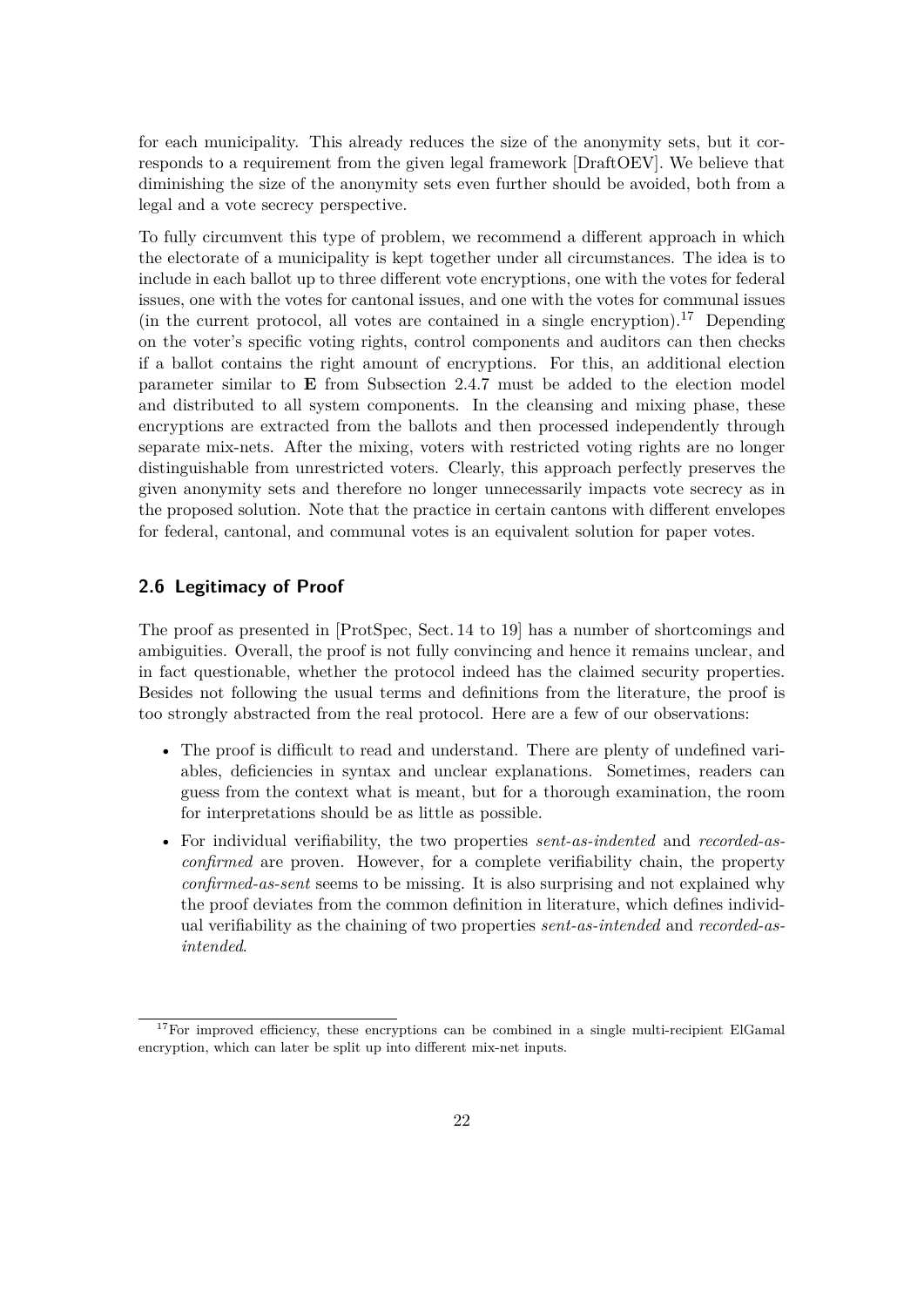- An important aspect of universal verifiability is eligibility verifiability. It must be ensured that only votes from eligible voters and only one vote per eligible voter is included in the final tally. It seems that this aspect is completely missing in the presented proof.
- It is claimed that the proof shows that the configuration phase "is correct and leaks no sensitive information" and later that the setup is "correct and private". We doubt that this is a correct claim. Specifically, the resulting CMtable contains the encrypted short choice return codes. The proof only shows that an adversary can not distinguish between the correct CMtable and random values. As the short choice return codes are selected uniformly at random by the print office, an adversary is also not able to distinguish the CMtable from random values if the short choice return codes were not encrypted. However, unencrypted short choice return codes directly affect the correctness of the protocol, as an adversary knowing all possible choice return codes in use may have a higher probability in guessing the correct choice return code as the required 0*.*1% defined in [DraftOEV, Art. 2.11.1]. This may happen particularly in elections with a small electorate and a small amount of voting options.
- The protocol involves relatively complex data flows between untrusted parties (such as Voting Server and Voting Client) and parties trusted as a group (such as CCRs, CCMs, Auditors, and Electoral Board). Especially during the voting and tally phase, the interactions between different parties are substantial and critical. A number of attacks on correctness and vote secrecy have already been found and reported. The proof as presented does not accommodate these interactions. The proof is conducted on an abstraction level which is too high and hence does not fully cope with the complexity of the real protocol. We conclude that the proof provides evidence that certain aspects of the protocol fulfill the security goals but not that the complete protocol satisfies these security goals. We recommend to either revise the proof or to reduce the complexity of interactions between parties in the protocol.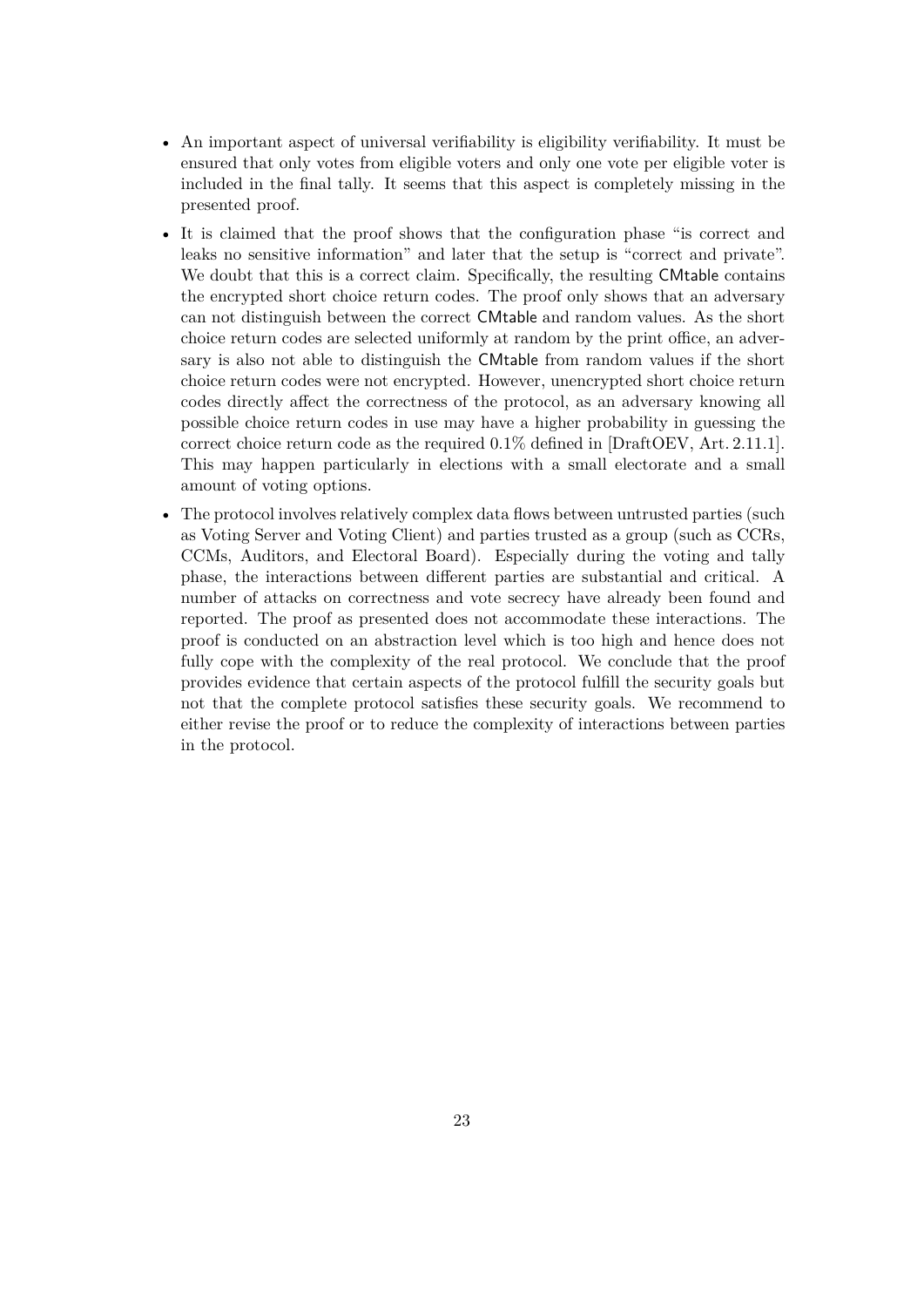## <span id="page-23-0"></span>**3 Systematic Analysis**

To present our findings from Section [2](#page-7-0) in a more systematic manner, we took the content of the document "*Mapping VEleS Anhang*" from the Federal Chancellery as a template to discuss all items from the draft OEV annex that are relevant in Scope 1. The following table indicates for each item whether corresponding [DraftOEV] requirements are sufficiently met according to our examination.

| 2.    | Cryptographic protocol requirements for complete verifiability (Art. 5)                                                                                                                                                                                                                                                                                                                                                                                                                                          |              |
|-------|------------------------------------------------------------------------------------------------------------------------------------------------------------------------------------------------------------------------------------------------------------------------------------------------------------------------------------------------------------------------------------------------------------------------------------------------------------------------------------------------------------------|--------------|
| 2.1   | System participants                                                                                                                                                                                                                                                                                                                                                                                                                                                                                              |              |
|       | In Subsection 2.1, we have discussed some problems related to the par-<br>ties and their roles in the protocol. Most problems are due to protocol<br>referring to an outdated OEV version. The most critical deviation from<br>the system participant list as defined in [DraftOEV, Annex 2.1] is the<br>print office performing several tasks that should clearly be assigned to<br>the (inexistent) setup component.                                                                                           | $\times$     |
| 2.2   | Communication channels                                                                                                                                                                                                                                                                                                                                                                                                                                                                                           |              |
|       | Subsection 2.1 also lists some problems related to the protocol's com-<br>munication model, which is not fully aligned with the model as defined<br>in [DraftOEV, Annex]. Three print office output channels are clearly<br>not permitted.                                                                                                                                                                                                                                                                       | $\times$     |
| 2.3   | Attackers                                                                                                                                                                                                                                                                                                                                                                                                                                                                                                        |              |
| 2.3.1 | As discussed in Subsection 2.4, several cryptographically relevant as-<br>pects of the protocol are underspecified. An example is the generation<br>and distribution of the prime mapping table <b>pTable</b> to all involved par-<br>ties, which is a critical step of the protocol. Without specifying the<br>details of this process, it is impossible to exclude the possibility for an<br>adversary to infiltrate different prime mapping tables, e.g., with the<br>goal of inverting the election outcome. | $\times$     |
| 2.3.2 | This is a definition of the adversary's capabilities, not a requirement.                                                                                                                                                                                                                                                                                                                                                                                                                                         |              |
| 2.4   | Trustworthy and untrustworthy system participants and communication<br>channels                                                                                                                                                                                                                                                                                                                                                                                                                                  |              |
| 2.4.1 | Requirements met.                                                                                                                                                                                                                                                                                                                                                                                                                                                                                                | $\checkmark$ |
| 2.4.2 | This is a definition of trustworthy and untrustworthy parties and chan-<br>nels, not a requirement.                                                                                                                                                                                                                                                                                                                                                                                                              |              |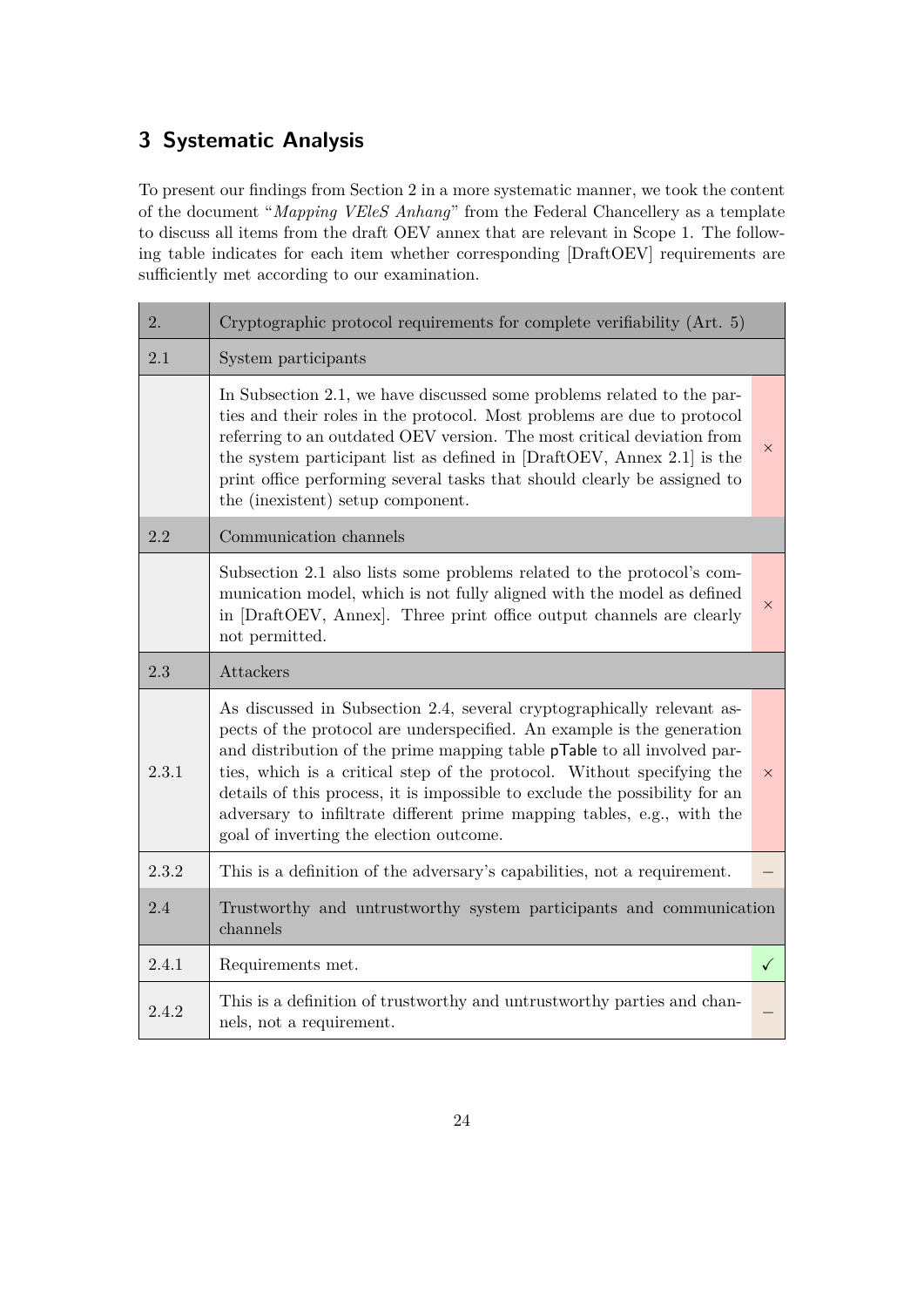| $2.5\,$ | Requirement for the cryptographic protocol: individual verifiability                                                                                                                                                                                                                                                                                                       |                    |
|---------|----------------------------------------------------------------------------------------------------------------------------------------------------------------------------------------------------------------------------------------------------------------------------------------------------------------------------------------------------------------------------|--------------------|
|         | The main problem here is the absence of a mechanism that allows voters<br>to check reliably that no adversary has maliciously cast a vote on the<br>voter's behalf. We have discussed this problem and possible solutions<br>in Subsection 2.3.                                                                                                                            | $\times$           |
| 2.6     | Requirement for the cryptographic protocol: universal verifiability                                                                                                                                                                                                                                                                                                        |                    |
|         | An attacker can manipulate the election result by infiltrating different<br>prime mapping tables (see discussion in Subsection 2.4.1). The goal<br>of such an attack is not to modify, suppress, or produce votes, but to<br>change the interpretation of the final tally.                                                                                                 | $\times$           |
| 2.7     | Requirements for the cryptographic protocol: voting secrecy and absence of<br>premature results                                                                                                                                                                                                                                                                            |                    |
| 2.7.1   | As discussed in Subsection 2.5, we have encountered a problem that may<br>affect vote privacy in the presence of voters with restricted eligibility.<br>This is an intrinsic problem of the protocol design, which is independent<br>of an adversary being present or not. In other words, even the weakest<br>possible adversary breaks vote privacy in such cases.       | $\times$           |
| 2.7.2   | Here the draft OEV seems to be inconsistent. A malicious print office<br>who knows the short choice return codes of all voters can easily breach<br>vote privacy by colluding with a malicious voting server (who learns the<br>short choice return codes of the submitted votes). This is contradictory<br>to the assumption of the print office being fully trustworthy. | $\overline{\cdot}$ |
| 2.7.3   | These requirements are clearly not realistic in any practical setting. It<br>is therefore not a problem of the cryptographic protocol.                                                                                                                                                                                                                                     | $\overline{?}$     |
| 2.8     | Requirement for the cryptographic protocol: effective authentication                                                                                                                                                                                                                                                                                                       |                    |
|         | Requirements met.                                                                                                                                                                                                                                                                                                                                                          | $\checkmark$       |
| 2.9     | List of trustworthy and untrustworthy system participants                                                                                                                                                                                                                                                                                                                  |                    |
| 2.9.1   | For soundness of the a proof referred to in Number 2.5                                                                                                                                                                                                                                                                                                                     |                    |
| 2.9.1.1 | Requirements met.                                                                                                                                                                                                                                                                                                                                                          | $\checkmark$       |
| 2.9.1.2 | Requirements met.                                                                                                                                                                                                                                                                                                                                                          | $\checkmark$       |
| 2.9.2   | For soundness of the a proof referred to in Number 2.6                                                                                                                                                                                                                                                                                                                     |                    |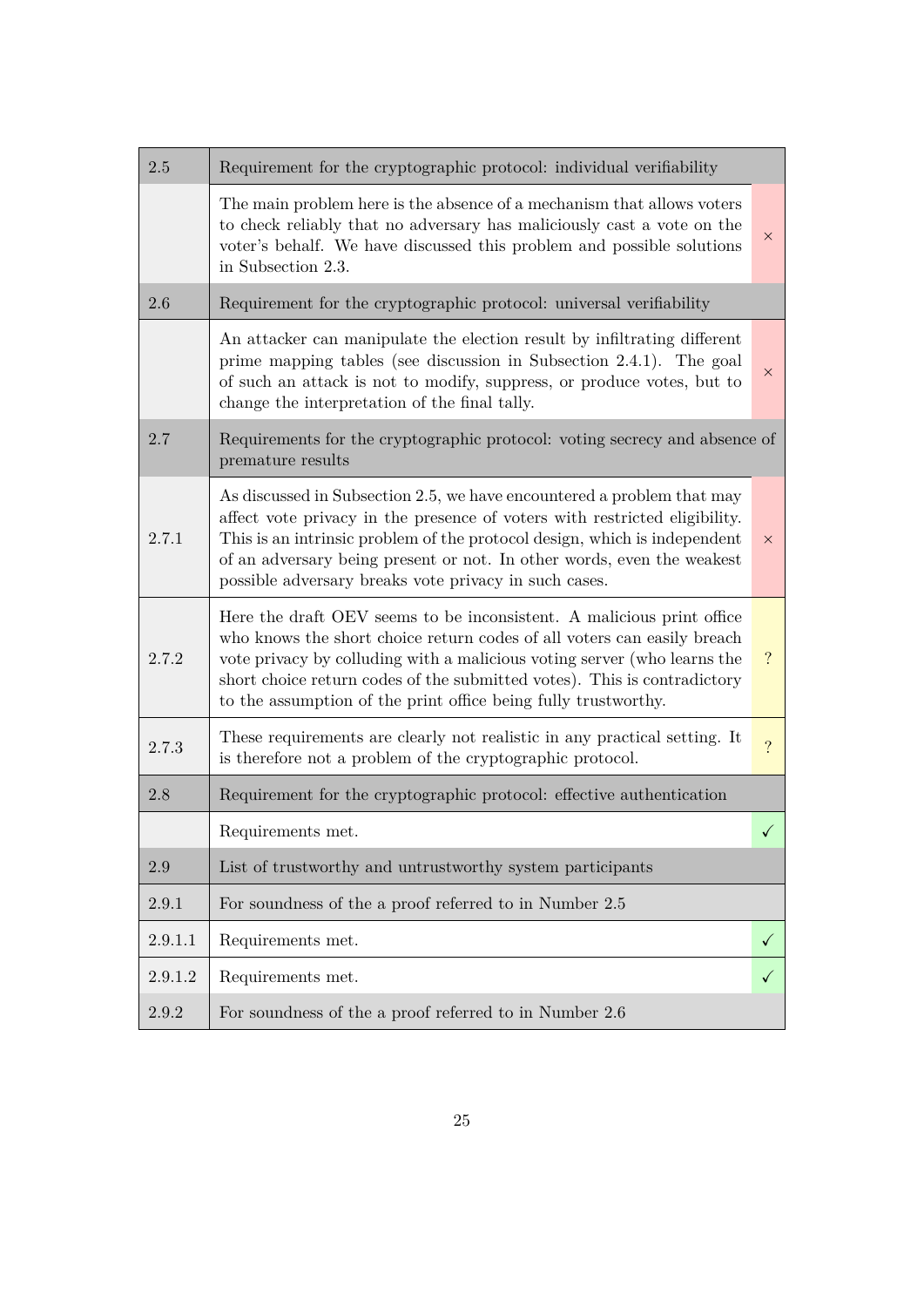| 2.9.2.1 | Requirements met.                                                                                                                                                                                                                                                                                                                                                                                                                                                                                                                                                                                                                              | $\checkmark$ |
|---------|------------------------------------------------------------------------------------------------------------------------------------------------------------------------------------------------------------------------------------------------------------------------------------------------------------------------------------------------------------------------------------------------------------------------------------------------------------------------------------------------------------------------------------------------------------------------------------------------------------------------------------------------|--------------|
| 2.9.2.2 | Requirements met.                                                                                                                                                                                                                                                                                                                                                                                                                                                                                                                                                                                                                              | $\checkmark$ |
| 2.9.3   | For preserving voting secrecy and for the absence of premature results in<br>accordance with Number 2.7                                                                                                                                                                                                                                                                                                                                                                                                                                                                                                                                        |              |
| 2.9.3.1 | Requirements met.                                                                                                                                                                                                                                                                                                                                                                                                                                                                                                                                                                                                                              | $\checkmark$ |
| 2.9.3.2 | Requirements met.                                                                                                                                                                                                                                                                                                                                                                                                                                                                                                                                                                                                                              | $\checkmark$ |
| 2.9.3.3 | Requirements met.                                                                                                                                                                                                                                                                                                                                                                                                                                                                                                                                                                                                                              | $\checkmark$ |
| 2.9.4   | For soundness of the a proof referred to in Number 2.8                                                                                                                                                                                                                                                                                                                                                                                                                                                                                                                                                                                         |              |
| 2.9.4.1 | Requirements met.                                                                                                                                                                                                                                                                                                                                                                                                                                                                                                                                                                                                                              | $\checkmark$ |
| 2.9.4.2 | Requirements met.                                                                                                                                                                                                                                                                                                                                                                                                                                                                                                                                                                                                                              | $\checkmark$ |
| 2.10    | List of trustworthy and untrustworthy communication channels                                                                                                                                                                                                                                                                                                                                                                                                                                                                                                                                                                                   |              |
| 2.10.1  | According to [DraftOEV, Annex 2.3.2 and 2.4.2], trustworthy commu-<br>nication channels keep transmitted messages secure (confidential) and<br>authentic, whereas untrustworthy communication channels are poten-<br>tially under the adversary's full control. Under this premise, we ex-<br>pect to see cryptographic measures to protect untrustworthy channels<br>whenever needed. In most cases, authentication is more critical than<br>confidentiality, but as explained in Subsection 2.4.6, authentication is<br>largely underspecified. Therefore, we can not confirm that correspond-<br>ing channels are treated as untrustworthy. | $\times$     |
| 2.10.2  | Requirements met.                                                                                                                                                                                                                                                                                                                                                                                                                                                                                                                                                                                                                              | $\checkmark$ |
| 2.11    | Additional requirements for the soundness of a proof                                                                                                                                                                                                                                                                                                                                                                                                                                                                                                                                                                                           |              |
| 2.11.1  | In Subsection 2.6, we discussed the scenario where a small electorate<br>and a small amount of voting options implies a very limited number<br>of different short choice return codes over all voters of the given elec-<br>tion. In such a setting, a proof built on the indistinguishability between<br>CM table and a equally long list of random values is not convincing $w.r.t.$<br>the required $\leq 0.1\%$ attack probability, i.e., there must be a problem<br>either in the proof or the protocol.                                                                                                                                  | $\times$     |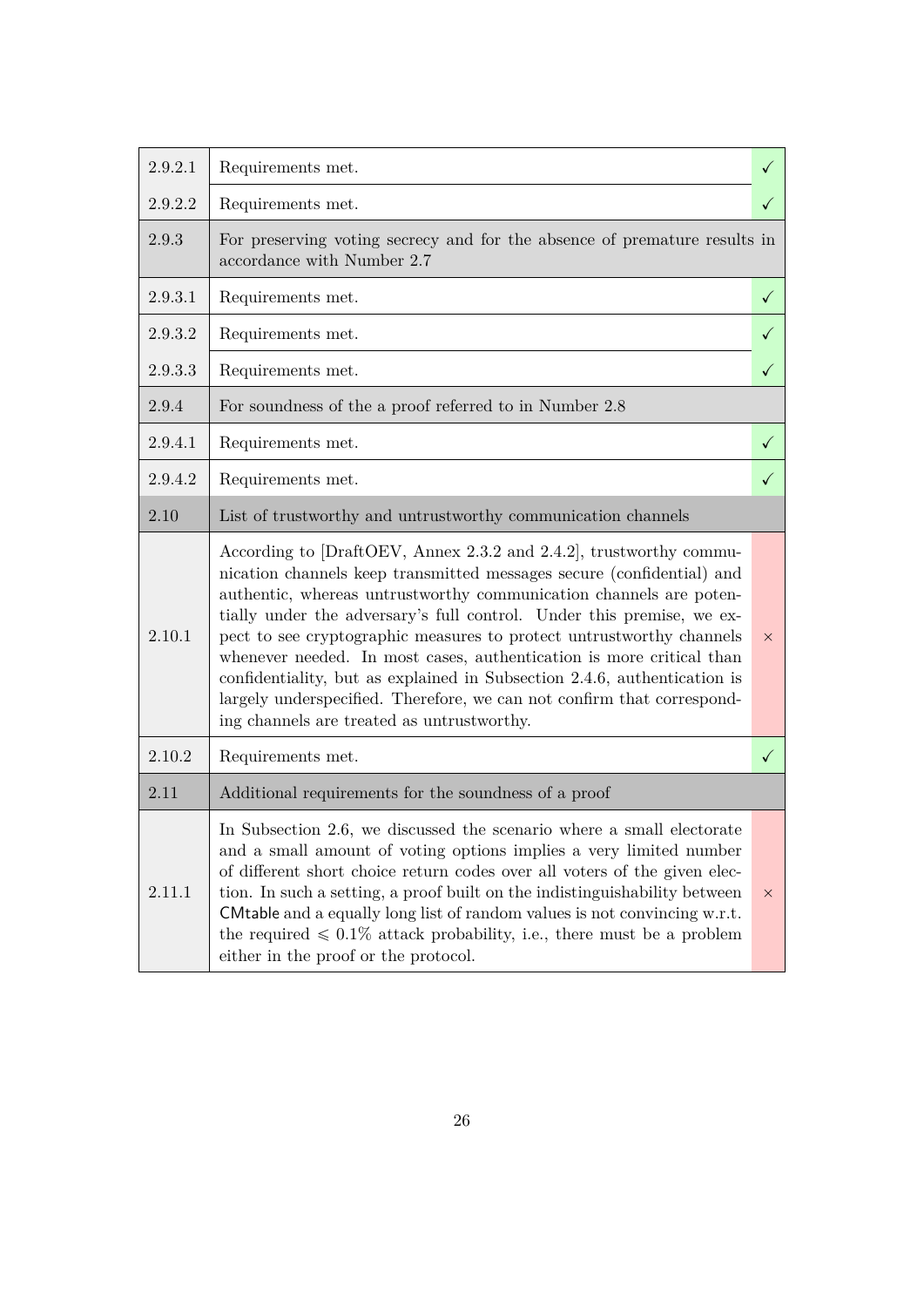| 2.11.2  | The problem here is the same as discussed above under 2.3.2. If an<br>adversary manages to invert the election result by infiltrating different<br>prime mapping tables, both the effect of the attack and the success<br>probability are 100%.       | $\times$     |
|---------|-------------------------------------------------------------------------------------------------------------------------------------------------------------------------------------------------------------------------------------------------------|--------------|
| 2.11.3  | This requirement is not relevant for the protocol.                                                                                                                                                                                                    |              |
| 2.12    | Functional requirements for the voting process with implications for the<br>cryptographic protocol                                                                                                                                                    |              |
| 2.12.1  | Requirements met.                                                                                                                                                                                                                                     | $\checkmark$ |
| 2.12.2  | This requirement is not relevant for the cryptographic protocol.                                                                                                                                                                                      |              |
| 2.12.3  | This requirement is not relevant for the cryptographic protocol.                                                                                                                                                                                      |              |
| 2.12.4  | This requirement is not relevant for the cryptographic protocol.                                                                                                                                                                                      |              |
| 2.12.5  | Requirements met.                                                                                                                                                                                                                                     | $\checkmark$ |
| 2.12.6  | Requirements met.                                                                                                                                                                                                                                     | $\checkmark$ |
| 2.12.7  | Requirements met.                                                                                                                                                                                                                                     | $\checkmark$ |
| 2.12.8  | Requirements met.                                                                                                                                                                                                                                     | $\checkmark$ |
| 2.12.9  | Requirements met.                                                                                                                                                                                                                                     | $\checkmark$ |
| 2.12.10 | Requirements met.                                                                                                                                                                                                                                     | $\checkmark$ |
| 2.12.11 | Requirements met (no voting data imported).                                                                                                                                                                                                           | $\checkmark$ |
| 2.12.12 | Requirements met (imported data is not confidential).                                                                                                                                                                                                 | $\checkmark$ |
| 2.13    | Requirements for the definition and description of the cryptographic proto-<br>col                                                                                                                                                                    |              |
| 2.13.1  | Requirements met.                                                                                                                                                                                                                                     | $\checkmark$ |
| 2.13.2  | Subsection 2.4 lists several areas of the protocol specification, in which<br>a too large room for possible interpretations remains.<br>Some of the<br>encountered problems are potential threats to weakening the protocol's<br>security properties. | X            |
| 2.14    | Proofs of compliance with the cryptographic protocol requirements                                                                                                                                                                                     |              |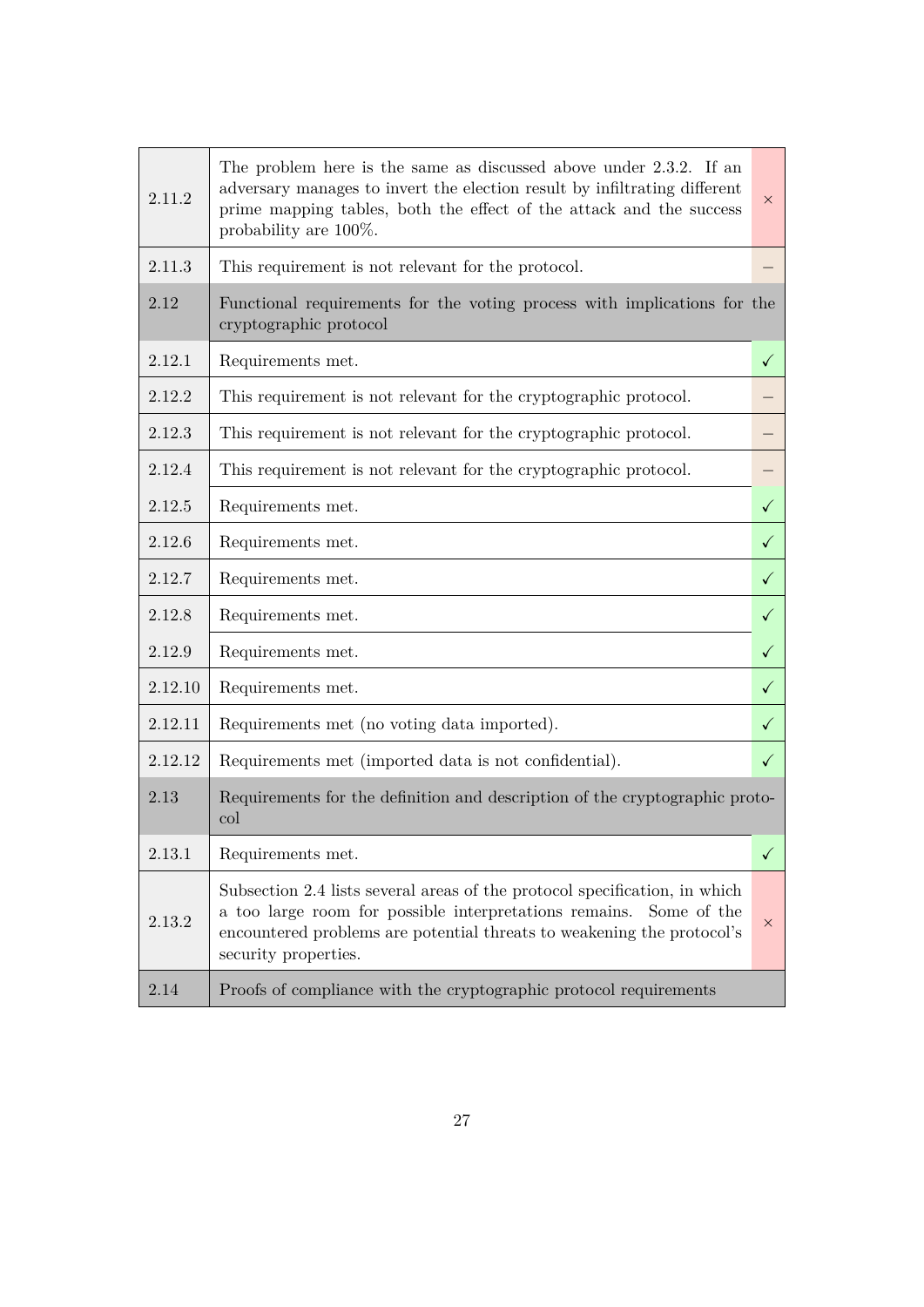| 2.14.1 | Symbolic Proof: On the publicly available GitLab repository $E\text{-}voting$<br><i>Documentation</i> , the Swiss Post has published various ProVerif models<br>for checking the requirements. <sup>18</sup> Since this is not our area of expertise,<br>we have not evaluated this aspect. | $\overline{?}$ |
|--------|---------------------------------------------------------------------------------------------------------------------------------------------------------------------------------------------------------------------------------------------------------------------------------------------|----------------|
| 2.14.1 | Cryptographic Proof: In Subsection 2.6, we have expressed our concern<br>that some of the abstractions of the cryptographic proof seem to be<br>overly simplified.                                                                                                                          | $\times$       |
| 2.14.2 | Requirements met.                                                                                                                                                                                                                                                                           | $\checkmark$   |
| 2.14.3 | Requirements met.                                                                                                                                                                                                                                                                           | $\checkmark$   |
| 4.     | Voting process                                                                                                                                                                                                                                                                              |                |
|        |                                                                                                                                                                                                                                                                                             |                |
| 4.12   | Irrelevant for cryptographic protocol.                                                                                                                                                                                                                                                      |                |
| 25.    | Quality of the source code and documentation                                                                                                                                                                                                                                                |                |
| 25.1   | Traceability                                                                                                                                                                                                                                                                                |                |
| 25.1.3 | As explained in Subsection 2.1, the given links to the legal require-<br>ments have not been updated to the relevant documents [DraftOEV]<br>and [DraftOEV, Annex].                                                                                                                         | $\times$       |
| 25.3   | Consistency                                                                                                                                                                                                                                                                                 |                |

 $^{18}$ See [https://gitlab.com/swisspost-evoting/e-voting/e-voting-documentation/-/tree/](https://gitlab.com/swisspost-evoting/e-voting/e-voting-documentation/-/tree/master/Symbolic-models) [master/Symbolic-models](https://gitlab.com/swisspost-evoting/e-voting/e-voting-documentation/-/tree/master/Symbolic-models)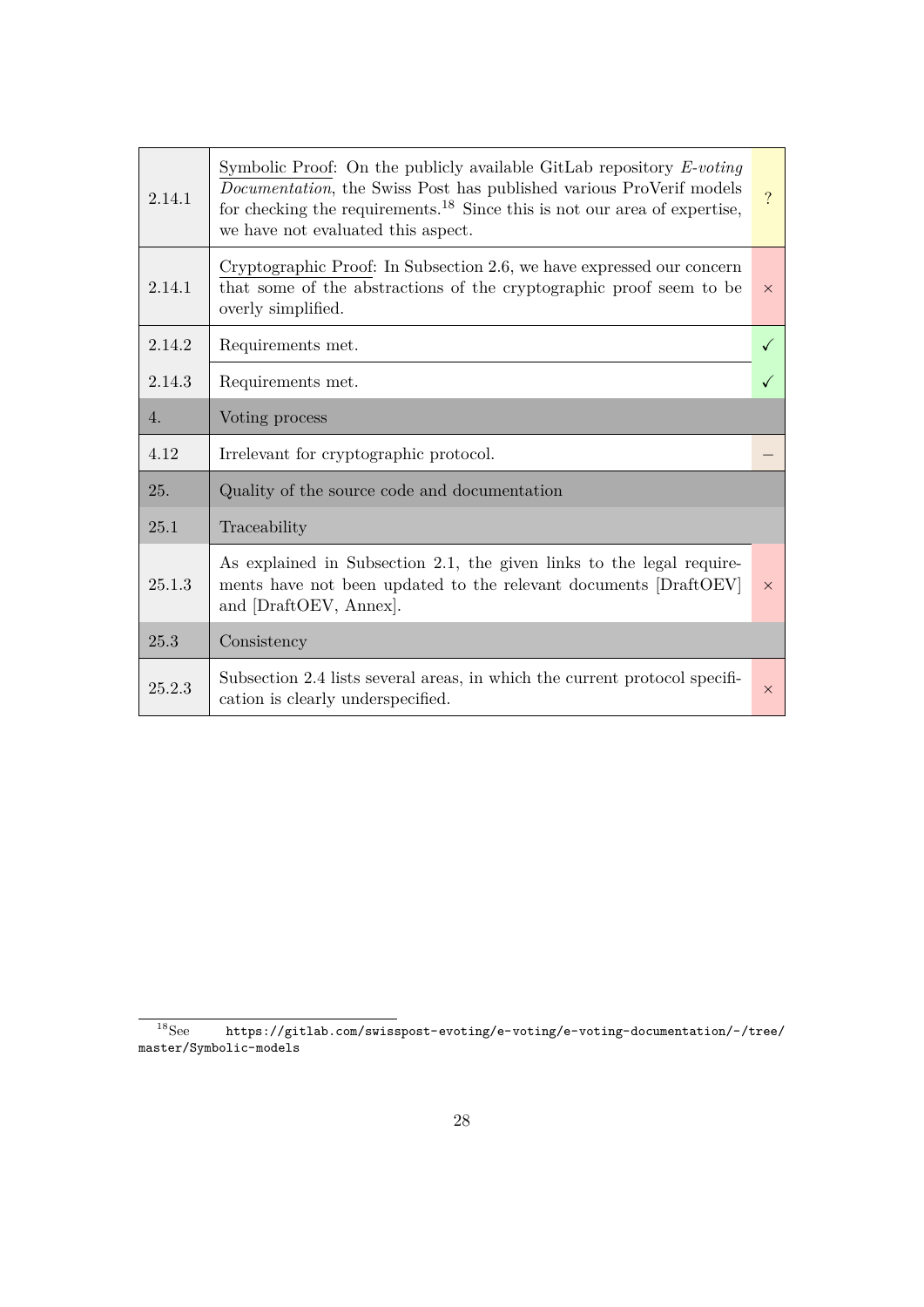## <span id="page-28-0"></span>**4 Minor Issues and Typos**

#### **Section 3**

- Page 14: The algorithm ParamsGen remains largely undefined. From a cryptographic point of view, this is very problematical, because the process of selecting *p* and *q* must obey certain rules (their lengths must correspond to the security parameter  $\lambda$ ,  $p$  must not be close to a power of two, etc.). Without specifying the details of ParamsGen (for example in pseudo-code), all involved parties need to check the quality of the parameters before using them.
- Page 14, Subsection 3.1: A key generation algorithm for the multi-recipient ElGamal encryption scheme is missing.
- Page 14, Subsection 3.1: In the special case  $\ell = k$ , it would be more consistent to write  $pk_{\ell}^{r} \cdot m_{\ell}$  instead of  $pk_{k}^{r} \cdot m_{\ell}$ .

#### **Section 5**

• Page 16, last paragraph of Section 5: The notion of a "weak pseudorandom function" is undefined.

#### **Section 6**

- Page 17: Algorithm DeriveKey uses bitLength $(p)$  and byteLength $(p)$  without defining them.
- Page 17: The number of iterations should be justified and related to the security level.

- <u>Page 23, second paragraph</u>:  $\mathbb{Q}_p \subset \mathbb{Z}_p^*$  rather than  $\mathbb{Q}_p < \mathbb{Z}_p^*$
- Page 23, Subsection 7.3.2: The definitions of the parameters of ProveExp and VerifyExp seem to be correct. However, in all applications of ProveExp and VerifyExp, there is a problem with the actual arguments passed to the algorithms, see Pages 60, 64, 66, 67, 68, 69, 71, 74, 90, 100 (at least one unnecessary pair of extra parentheses seems to be present everywhere).
- Page 24, Subsection 7.3.3: In the plaintext equality proof we recommend replacing  $\overline{(c_0, \overline{c}_0, c_1/\overline{c}_1)}$  in *st* by  $(c_0, \overline{c}_0, c_1, \overline{c}_1)$ , because otherwise the proof is not unambiguously tied to the two input ciphertexts  $(c_0, c_1)$  and  $(\bar{c}_0, \bar{c}_1)$ .
- Page 24, Subsection 7.3.4: The division  $\bar{\mathbf{c}}/\mathbf{m}$  of two vectors  $\bar{\mathbf{c}}$  and  $\mathbf{m}$  is undefined.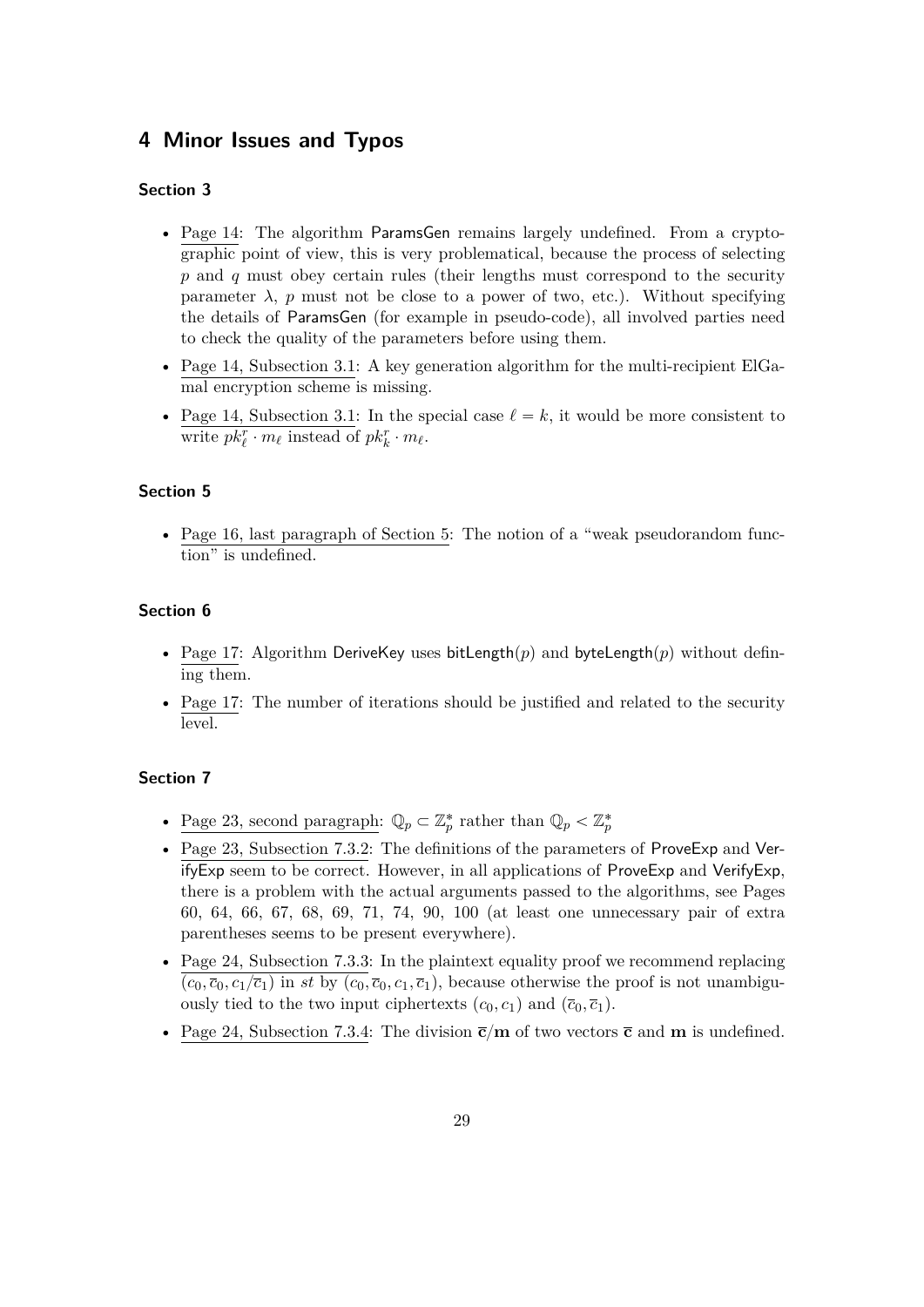• Page 24, Subsection 7.3.4:  $aux'$  in VerifyDec does not correspond to the  $aux'$  in ProveDec.

#### **Section 8**

- Page 25, Subsection 8.1: It is not explained how *n* and *m* are selected such that  $\overline{N} = nm$ .
- Page 26, Subsection 8.2: The value CRS is undefined.
- Page  $27/29/31$ , Subsection  $8.3.2/8.3.3/8.3.5$ ): The computation of the challenges *x*, *y* and *z* does not correspond to the definition in Subsection 8.2. Multiple parentheses are missing.

#### **Section 9**

• Page 41, first line of 9.1: Problems cannot be *weaker*, only corresponding hardness assumptions.

- Page 45, first line of 10: What exactly is meant by "the system"? Please clarify.
- Page 45, Subsection 10.2: Who exactly is meant by an "external authority"? We recommend using the numbers 1 *. . . , N* as unique identifiers for the voters, in which case no such an "external authority" is needed.
- Page 45, fifth line of 10.3: The injectiveness of the function encodeVotingOption clearly depends on pTable, i.e., it is not an intrinsic property of the function. Unfortunately, the generation and properties of pTable are undefined.
- Page 45, equation at the bottom: If the product goes over the whole vector, indicating the bounds of the index *i* is not necessary. Alternatively, the vector can be replaced by its values indexed over *i*.
- Page 46: In our remarks in Subsection [2.4.7](#page-18-0) and in Footnote [16,](#page-18-0) we have already pointed out that the overall clarity of Section 10.4 should be improved. To the best of our knowledge, there are two different **correctnessID** vectors, one of length *n* and one of length  $\psi$ . The current description is therefore incomplete.
- Page 49, Figure 19: For the data flow of the voting server, it would be simpler to return the values  $\mathbf{pk}_{\text{CCR}_j}$  immediately to the CCRs upon receiving them.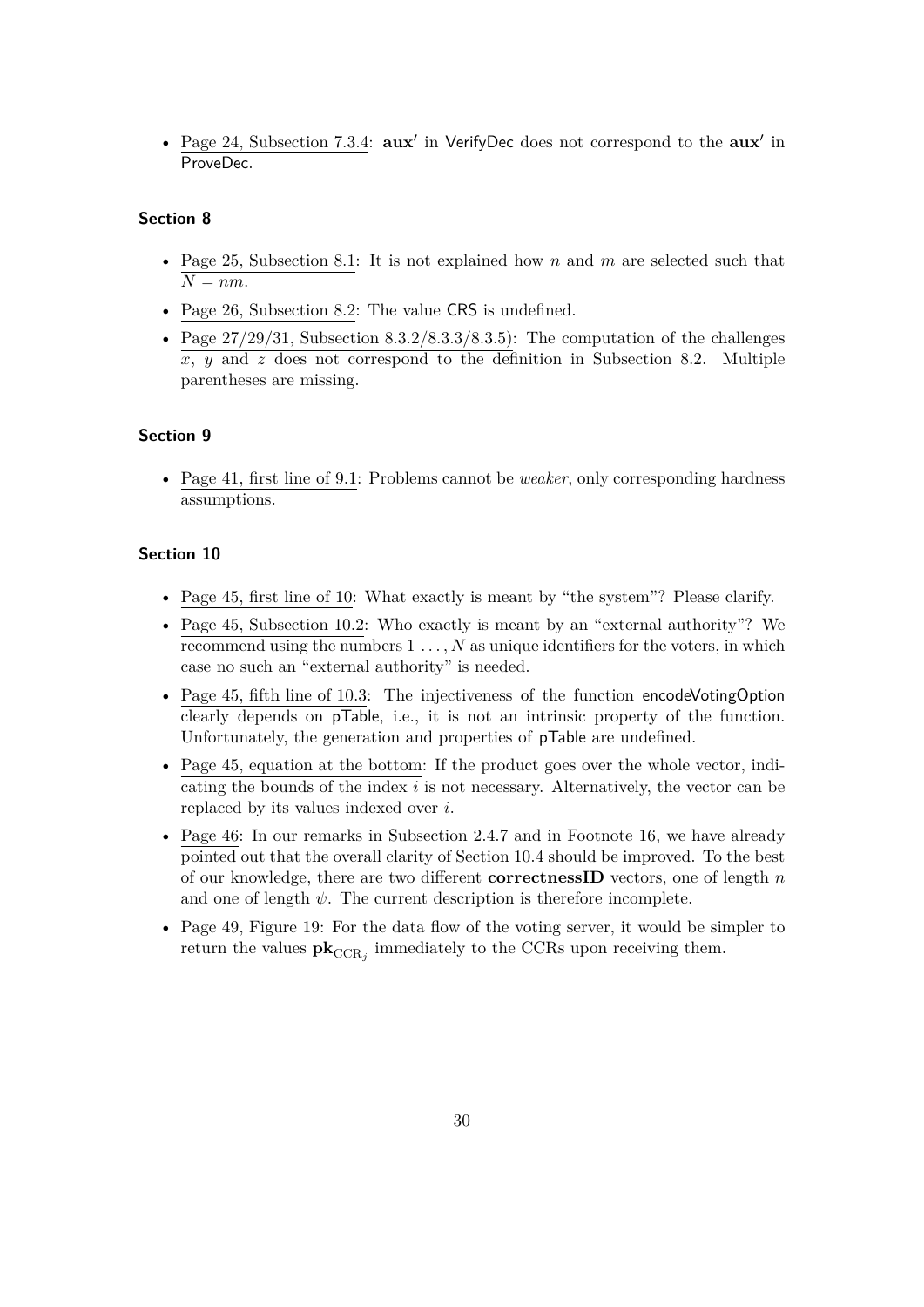#### **Section 11**

- <u>Page 49, Figure 19</u>: There is no need to pass the set  $\{\mathbf{pk}_{\text{CCR}_j}\}_{j=1}^m$  from the print office back to the voting server. The voting server is already in possession of the public keys.
- Page 50, Figure 20:  $Enc<sub>s</sub>$  should be called explicitly in an algorithm and should not be part of the data flow. Additionally, the encryption key is not specified.
- Page 52, Figure 21: In addition to  $s_{id}$  and SVK<sub>id</sub>, voters have to provide their identity  $VC_{id}$  in order to retrieve the keystore  $VCks_{id}$  from the voting server. The additional round trip between voting client and voting server to retrieve the keystore should also be included in the figure.

- Page 58, Step 5 of Algorithm GenVerDat: It should be mentioned that this step is performed for each voter id.
- Page 58, Step 5 of Algorithm GenVerDat: Theoretically,  $H(pCC_{id,i})$  could be 0, and so could hpcc<sub>id<sub>i</sub></sub> be 0 as well. But then the ElGamal encryption in the next step doesn't work. We recommend defining a proper encoding function  $\Gamma : \mathbb{N} \to \mathbb{Q}_p$ such as  $\Gamma(x) = (x + 1)^2 \mod p$  and use it whenever needed.
- Page 59, Step 6 of Algorithm GenVerDat:  $\textbf{hpcHash}_{id}$  is computed for  $\forall i \in (i, \ldots, j)$  $n$ ) but index *i* is completely missing in the computation of the hash value.
- Page 60, Step 2 of Algorithm GenEncLongCodeShares: ConfirmStr is unspecified.
- Page 60, Step 3 and 4 of Algorithm GenEncLongCodeShares: The auxiliary input **aux** of ProveExp is unspecified.
- Page 60, Algorithm CombineEncLongCodeShares: The algorithm parameters should not be index by *j*. They are vectors of size *m*.
- Page 61, Step 2 of Algorithm GenCMTable: Index *i* is missing by the **correctness-ID**.
- Page 62, Step 2 of Algorithm GenCredDat: **KEYseed** is actually a salt and should be different for every voter. We propose to include voter's identity  $VC_{id}$  in the salt.
- Page 65, Step 3 and 5 of Algorithm CreateVote: Enc and MultiEnc as defined in Section 3 do not expect  $r$ , resp.  $r'$  as argument.
- Page 65, Step 6 of Algorithm CreateVote: *ν* should be *ρ*.
- Page 66, Step 7 of Algorithm CreateVote: **aux** is unspecified.
- Page 66, Algorithm PartialDecryptPCCj: Logs<sub>CCR<sub>j</sub></sub> is missing in the list of parameters. On the other hand, E1 and E2 are unnecessary.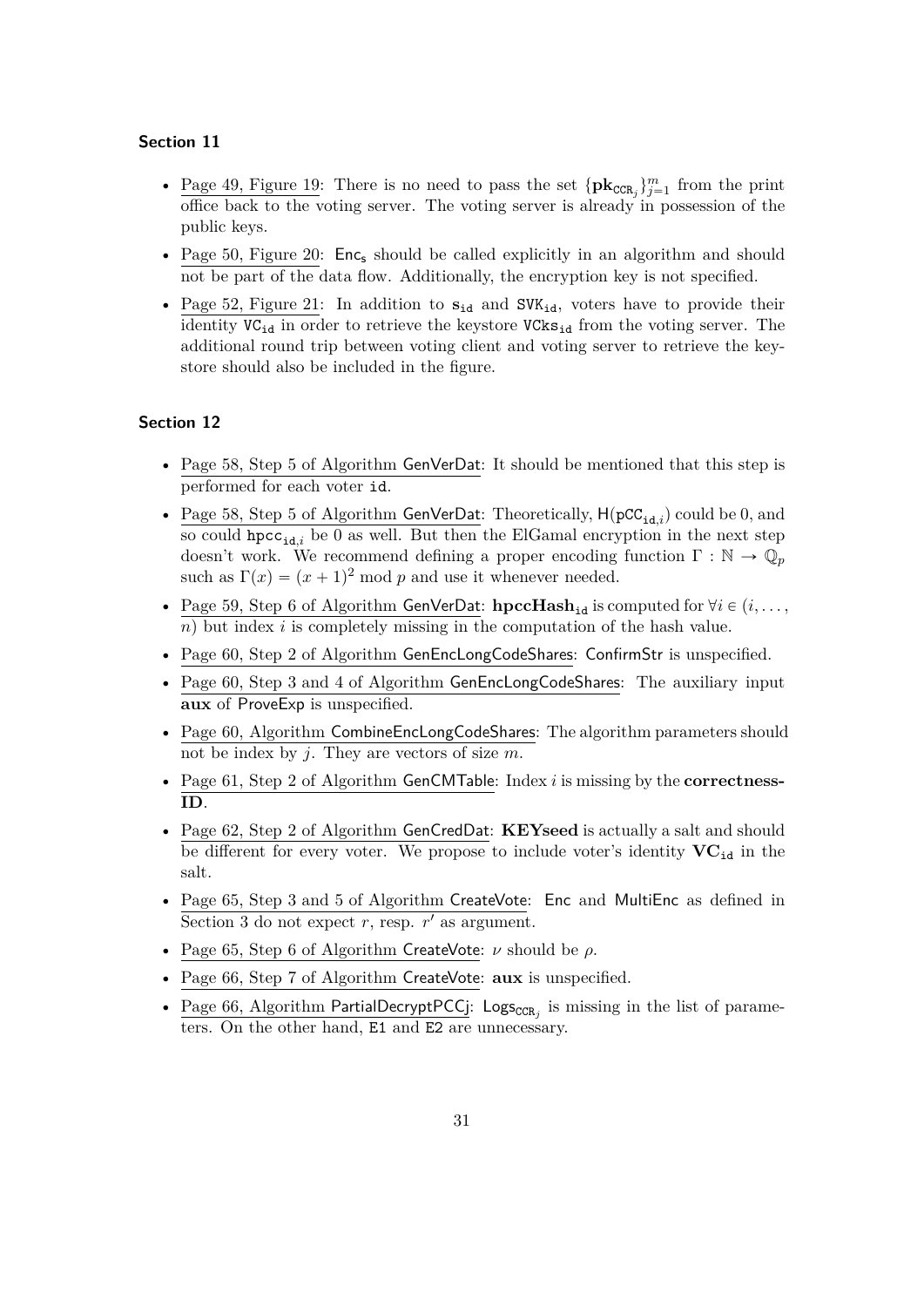- Page 67, Step 6 of Algorithm PartialDecryptPCCj: **aux** is unspecified.
- Page 68, Step 2 of Algorithm CreateLCCSharej: According to Step 9 in Decrypt-PCCj the set  $L_{dec}$ <sub>PCC</sub>, consists of pairs (vcd<sub>id</sub>, pCC<sub>id</sub>). Hence, the check  $\mathbf{b}_{id}$   $\in$  $L_{decPCC,j}$  will always fail. Similar applies to the check  $\mathbf{b}_{id} \in L_{sentVotes,j}$  and  $\mathbf{b}_{id} \in L_{cont}$ Lconfirmed*,j* .
- Page 69, Step 3 of Algorithm CreateLCCSharej: What if the check fails?
- Page 69, Step 7 of Algorithm CreateLCCSharej: Index *i* is completely missing.
- Page 70, Step 5 of Algorithm ExtractCRC: Dec*<sup>s</sup>* rather than Dec*<sup>s</sup>*
- Page 71, Step 1 of Algorithm CreateLVCCSharej; Wrong reference and the check  $\mathbf{b}_{id} \notin \mathsf{L}_{sentVotes, j}$  always succeeds as the set  $\mathsf{L}_{sentVotes, j}$  consists of tuples  $(\mathbf{b}_{id}, \mathbf{pCC}_{id},$  $\text{ICC}_{i.i.d.}$ ,  $\pi_{\text{exp},i}$ ) according to Step 11 in CreateLCCSharej.
- Page 72, Step 3 of Algorithm ExtractVCC: Dec*<sup>s</sup>* rather than Dec*<sup>s</sup>*
- Page 76, Step 1 of Algorithm MixDecOnlinej: bb and  $L_{bb,j}$  are neither declared as parameters nor explicitly extracted from the logs.

#### **Section 15**

- Page 90, Definition 16: *in* instead of  $\in$ .
- Page 91, Definition 17: Missing index *i* in computation of **hpccHash**<sub>id</sub>.

- Page 125, second sentence: The logic of the sentence "Since *p* and *q* are large primes, quadratic residuosity implies  $p = 2q + 1$ " is not correct.
- Page 125, Subsection 20.3: We recommend using SHA3 instead of SHA2-256.
- Page 128, Table 8: It is unclear how  $1 2^{-13}$  and  $1 2^{-26}$  are derived from the sizes  $10^4$  and  $10^8$  of the spaces  $\mathcal{C}_{cc}$  and  $\mathcal{C}_{vcc}$  (note that  $\log_2 10^4$  is slightly bigger than 13).